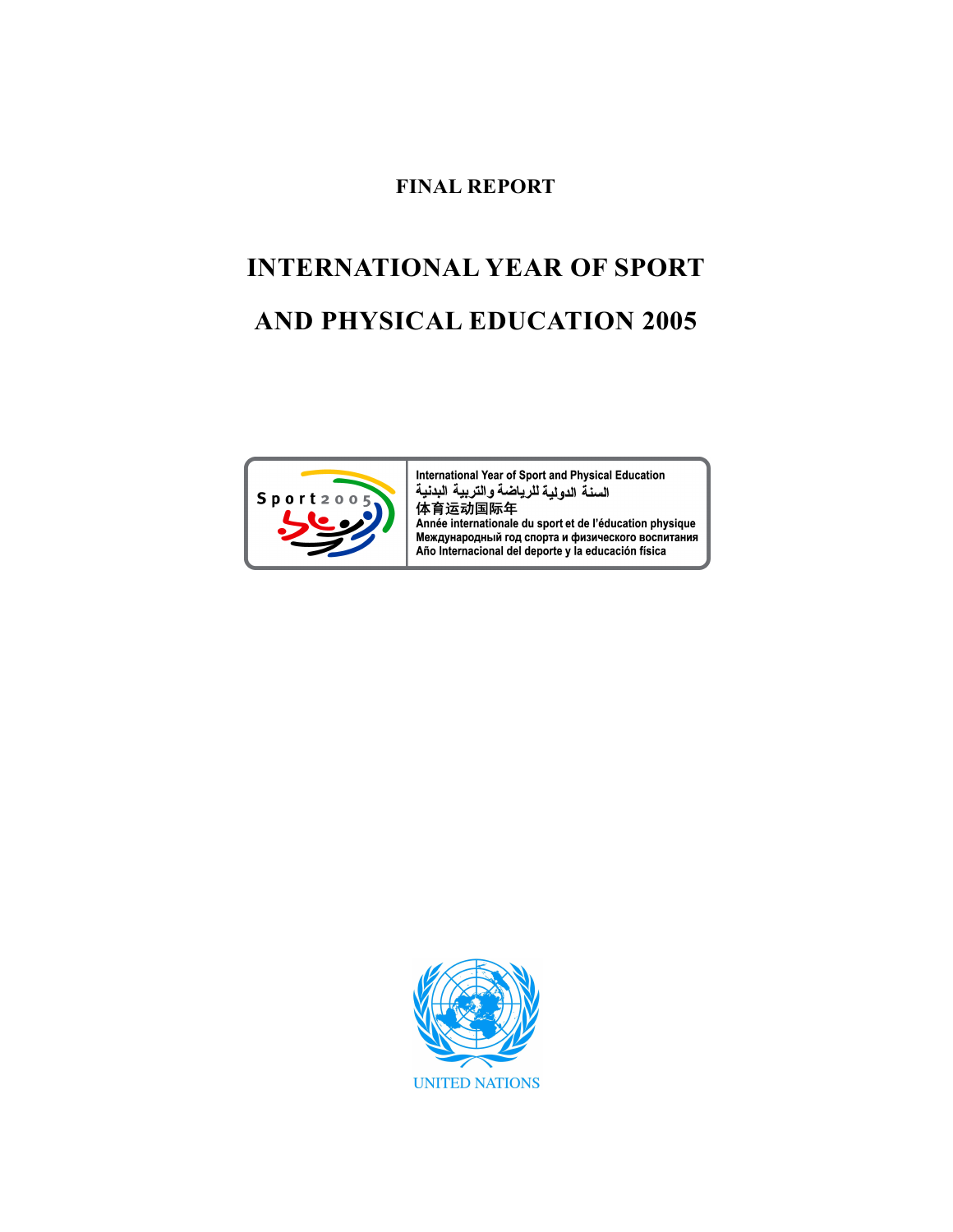# EXECUTIVE SUMMARY

The Special Adviser to the Secretary-General on Sport for Development and Peace hereby presents the report on the International Year of Sport and Physical Education to the United Nations Secretary-General. The General Assembly in resolution 58/5 of 3 November 2003, entitled "Sport as a means to promote education, health, development and peace", recognized the positive values of sport and physical education and proclaimed the year 2005 as the International Year of Sport and Physical Education.

The International Year has clearly affirmed that sport and physical education in their broadest sense are essential components of the world's efforts to achieve the internationally agreed development goals, including the Millennium Development Goals. Sport and physical education offer a number of innovative approaches for achieving sustainable development, in combination with existing efforts, to accomplish specific targets such as those concerning poverty reduction, education, gender equality, and HIV/AIDS.

The present report describes just some of the international, regional and thousands of local projects initiated during the International Year, concretely establishing sport and physical education as tools for education, health, development and peace. 70 countries identified multi-stakeholder national committees or national focal points to plan, coordinate and implement national observance of the Year; in addition, 52 other countries reported on commemorative activities without having officially appointed such a national focal point; over 20 international and 18 regional conferences were held within the framework of the International Year; and thousands of initiatives have strengthened the role of sport and physical education as an integral dimension of the development and cooperation strategies of all stakeholders including sports organizations, athletes, multilateral organizations and the United Nations system, bilateral development agencies, Governments across all sectors, the armed forces, non-governmental organizations (NGOs), the private sector and sports industry, research institutions and the media.

The United Nations has proved it has the ability to help Governments and communities harness the positive aspects of sport and channel them in a coordinated way. The Year illustrated the role of sport and physical education for a quality education with mandatory physical education recognized in a number of countries as a universal pillar to foster education, health and personal development. Sport and physical education have been recognized for the important role they play in improving public health; and sport as a universal language has been found to bridge social, religious, racial and gender divides, hence contributing to lasting peace.

The report documents resources invested, initiatives launched, research undertaken, and activities by millions of individuals who participated in events relating to the International Year which demonstrated that sport is a vital tool to make a better world.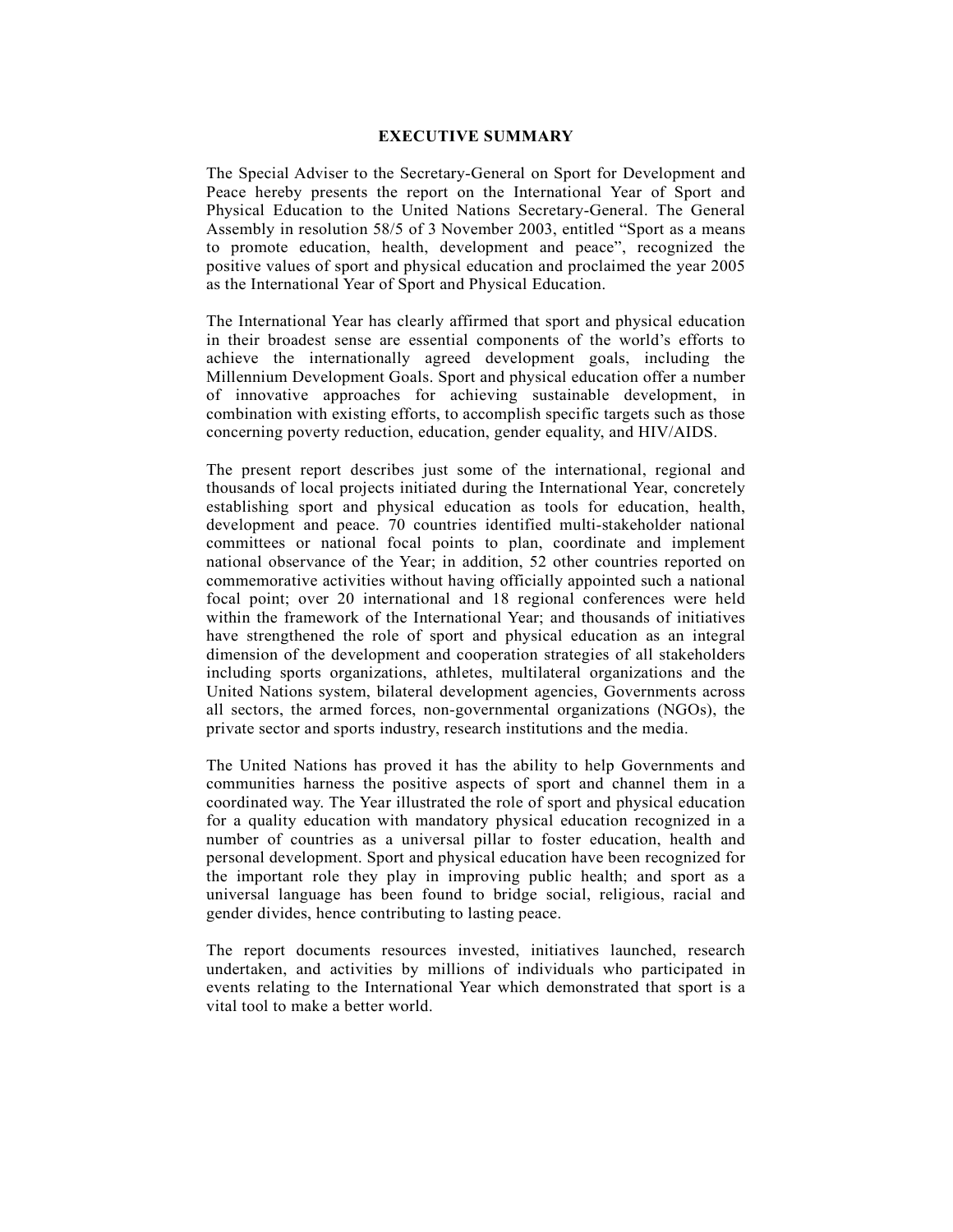# Contents

|      |                                                                                                                                                                                                                                                        | Page                             |
|------|--------------------------------------------------------------------------------------------------------------------------------------------------------------------------------------------------------------------------------------------------------|----------------------------------|
| L    | Introduction                                                                                                                                                                                                                                           | 1                                |
| П.   | Background                                                                                                                                                                                                                                             | 2                                |
| Ш.   | Institutional arrangements                                                                                                                                                                                                                             | 2                                |
|      | IV. The national and regional stage                                                                                                                                                                                                                    | 3                                |
|      | A. National focal points<br>B. Africa<br>C. Asia and the Pacific<br>D. Europe<br>E. Latin America and the Caribbean<br>F. Middle East and North Africa<br>G. North America                                                                             | 3<br>4<br>5<br>6<br>8<br>9<br>10 |
| V.   | The international stage                                                                                                                                                                                                                                | 10                               |
|      | A. United Nations activities and initiatives<br>B. Major international conferences and events<br>C. International partnerships and initiatives<br>D. Global communications and public awareness activities<br>E. Research initiatives and publications | 10<br>14<br>15<br>18<br>19       |
| VL.  | Achievements                                                                                                                                                                                                                                           | 20                               |
| VII. | Conclusion                                                                                                                                                                                                                                             | 21                               |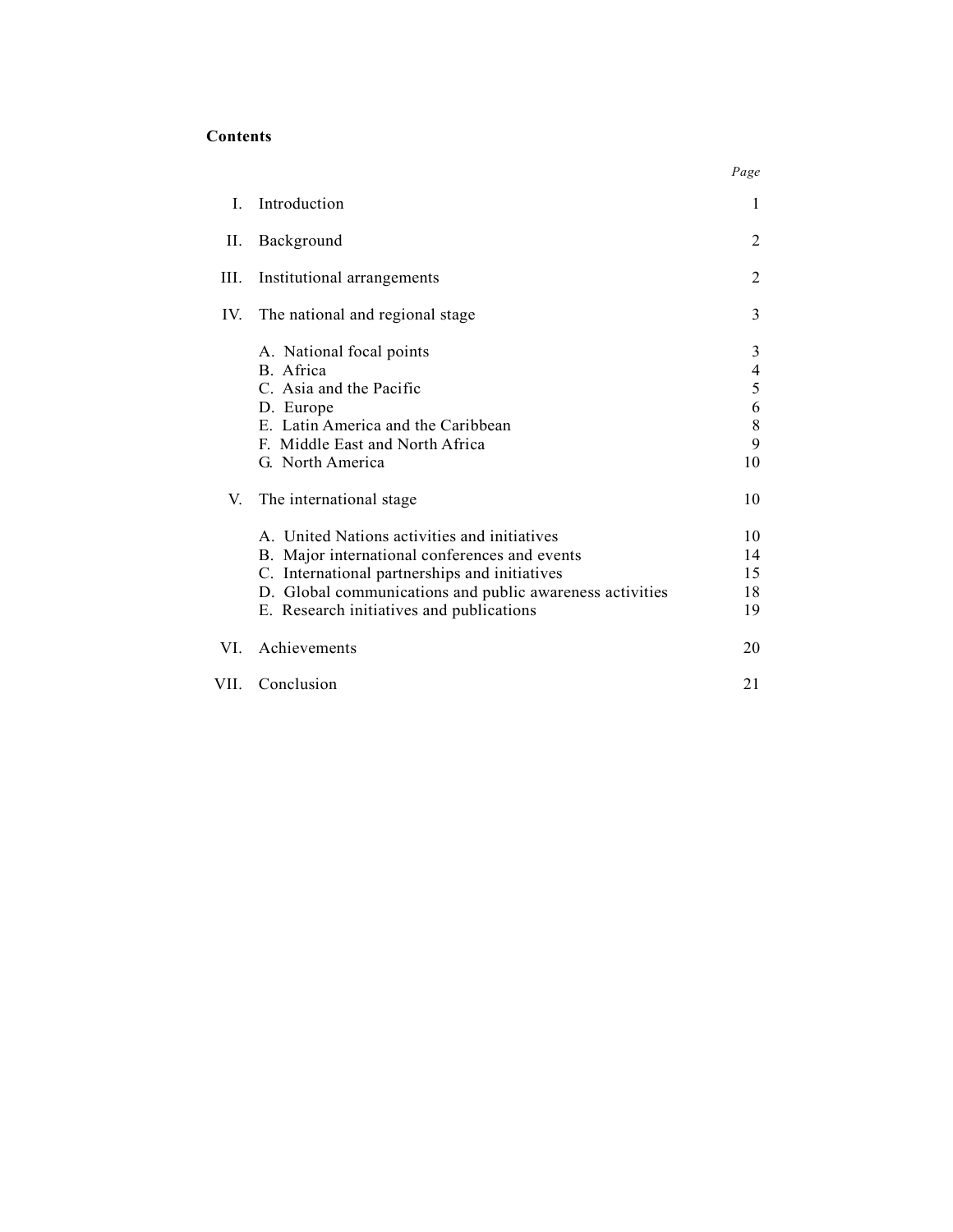# I. Introduction

1. In recognition of the initiatives undertaken globally commemorating the International Year of Sport and Physical Education 2005, the Special Adviser to the United Nations Secretary-General on Sport for Development and Peace reports on the International Year to the United Nations Secretary-General. This report will serve as the basis of a report to be submitted pursuant to General Assembly resolution 60/9 requesting the Secretary-General to report to the Assembly at its sixty-first session on the implementation of that resolution and on the events organized at the national, regional and international levels to celebrate the International Year, under the item entitled "Sport for peace and development".

2. The report takes into account General Assembly resolution 58/5 entitled "Sport as a means to promote education, health, development and peace" of 3 November 2003 wherein 2005 was proclaimed as the International Year of Sport and Physical Education; the report of the Secretary-General (A/59/268) in which the overarching objective of the International Year was identified as the systematic integration of sport into existing activities, programmes and projects wherever relevant; General Assembly resolution 59/10 of 27 October 2004; the report of the Secretary-General (A/60/217); General Assembly resolution 60/1; General Assembly resolution 60/8 of 3 November 2005 urging Member States to observe, within the framework of the Charter of the United Nations, the Olympic Truce, individually or collectively, during the 2006 Olympic and Paralympic Winter Games, held in Turin; and Economic and Social Council resolution 1980/67. Particular consideration is made of the Convention on the Rights of the Child and the outcome document of the special session of the General Assembly on children, entitled "A world fit for children", stressing that education shall be directed to the development of children's personality, talents and mental and physical abilities to their fullest potential.

3. The report indicates that the International Year has clearly affirmed that sport and physical education are fundamental vehicles for promoting education, health, development and peace as part of the overall effort to achieve the Millennium Development Goals (MDGs). Sport, as a universal language, can help bridge social, religious, racial and gender divides. The commemorative efforts undertaken during the year, as reflected in this report, particularly took into account certain negative aspects facing athletes, including child labour, violence, doping, early specialization, over-training and exploitative forms of commercialization, as well as less visible threats and deprivations, such as the premature severance of family bonds and the loss of sporting, social and cultural ties.

4. As evidenced by the broad participation of Governments, the private sector, civil society and United Nations funds, programmes, and specialized agencies, the International Year is considered a full success. The present report addresses some of the activities and initiatives undertaken at the national, regional and international levels to strengthen the role of sport and physical education as an integral dimension of the development and cooperation strategies of Member States.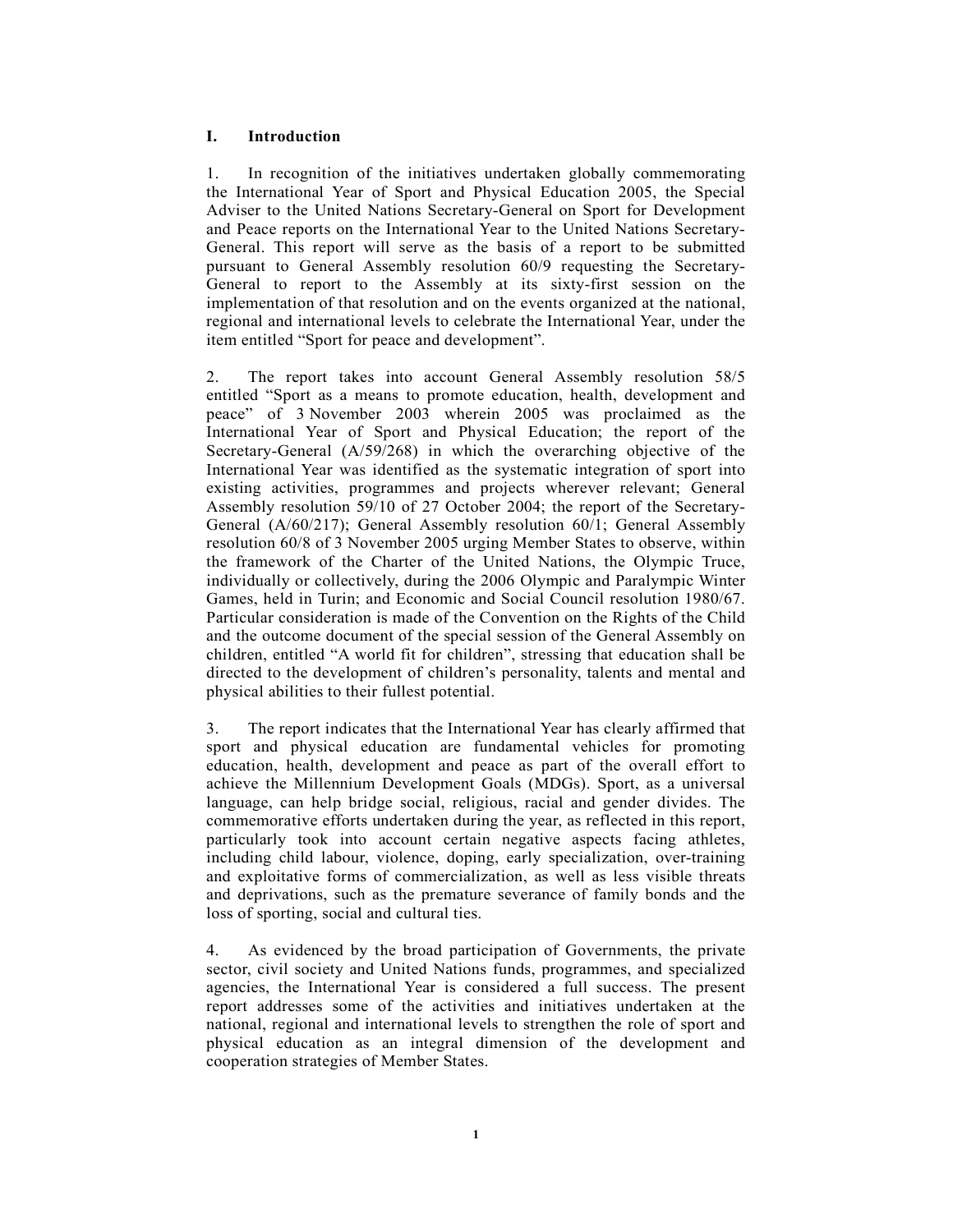5. The International Year was a springboard for launching new, and strengthening existing, programmes using sport and physical education to achieve internationally recognized development goals such as the MDGs. The present report concludes by suggesting mechanisms to ensure that sport as a tool for development and peace is used in a coordinated and coherent manner and responds to needs identified at the local level; that projects implemented are sustainable; and that partnerships are expanded and strengthened, drawing fully on the expertise developed in this field by governmental organizations, as well as by vibrant civil society organizations with a sports focus.

# II. Background

6. During the International Year of Sport and Physical Education 2005, an initiative of the Government of Tunisia, 70 countries worldwide appointed national focal points to coordinate commemorative events; in addition, 52 other countries reported on commemorative activities without having officially appointed national focal points. International conferences and consultations were organized by Governments, international, intergovernmental and non-governmental organizations (NGOs), and research institutes. Activities within the International Year's framework, many with the support of the United Nations system, aimed at following up on the recommendations of the Inter-Agency Task Force on Sport for Development and Peace in its report entitled Sport for Development and Peace: Towards Achieving the Millennium Development Goals, published in October 2003.

7. In achieving its objectives, the International Year built on the experience of the European Year of Education through Sport 2004. Although measuring the many dimensions of the success of the International Year is not easy, the present report documents resources invested, initiatives launched, research undertaken, and activities by millions of individuals who participated in events relating to the International Year which demonstrated that sport is a vital tool to make a better world.

#### III. Institutional arrangements

8. The decision of the General Assembly to observe an international year dedicated to sport and physical education required institutional arrangements to support the ideals and objectives proclaimed by the international community. These arrangements consolidated and built on the many efforts undertaken prior to the year in support of these ideals and objectives, and, in particular, focused commemoration of the International Year on long-term action to establish the role of sport and physical education as a tool for development and peace.

9. Following the adoption of General Assembly resolution 58/5, Mr. Adolf Ogi, Special Adviser to the Secretary-General on Sport for Development and Peace, proposed to the Secretary-General the establishment of the United Nations Office for the International Year of Sport and Physical Education. The establishment of the Office was approved by the Secretary-General in December 2003 and it was set up in May 2004. No financial request was made to the United Nations for the establishment of the Office; rather, its success has been dependent on the determination and will of all partners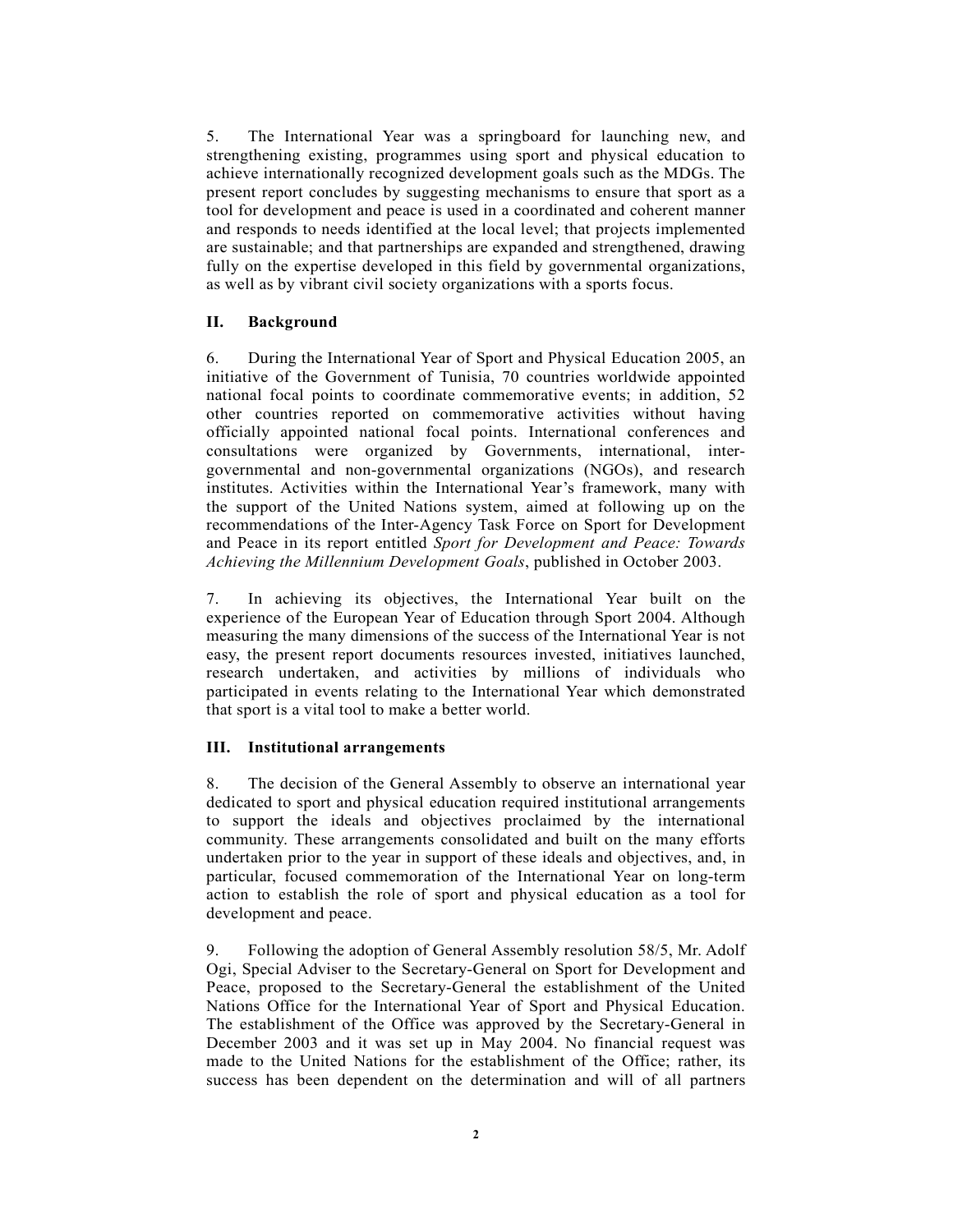involved, on the financial assistance of the Swiss Agency for Development and Cooperation, following the establishment of a trust fund by the United Nations Fund for International Partnerships (UNFIP), and on the support in kind of the United Nations Office at Geneva. A core objective of the Office for the International Year was the global coordination of the commemoration of the Year and the promotion of sport as a partner for development and peace, contributing to the achievement of the MDGs. The Office worked in close cooperation with the Office of the Special Adviser to the Secretary-General on Sport for Development and Peace in Geneva. In October 2004, the United Nations New York Office of Sport for Development and Peace was created with the support of the United Nations Development Programme (UNDP) to assist the Special Adviser to the Secretary-General on Sport for Development and Peace. The three offices worked together to advocate the power of sport in achieving identified goals and to facilitate and promote commemorative activities in connection with the Year.

10. The Working Group on Sport for Development and Peace of the United Nations Communications Group, under the leadership of the United Nations New York Office of Sport for Development and Peace, held regular meetings throughout 2005 among United Nations agencies and with other partners to maximize the impact of sport activities and programmes throughout the United Nations system, as detailed in its business plan. The Working Group helped promote commemorative activities for the International Year. A task force on resource mobilization was created within the Working Group with the aim of encouraging non-traditional partners and donors to support policies and activities through field projects and partnership programmes.

#### IV. The national and regional stage

#### A. National focal points

11. In accordance with the Economic and Social Council guidelines for the observance of international years, special attention was given to the role of Governments in the commemoration activities. Member States were invited by a note verbale from the Secretary-General to establish multi-stakeholder national committees or national focal points to plan, coordinate and implement national observance of the International Year. The valuable contribution of the United Nations Information Centres (UNICs) and the UNDP country offices in assisting in identification of a significant number of national focal points is recognized.

12. Action at the country level in coordinating and publicizing commemorative activities is testimony to the success of the International Year and has ensured that a growing network of Governments, organizations, groups and individuals around the world are made aware of sport and physical education's vital role in contributing to education, health, development and peace. National focal points have been established in 70 countries, namely Albania, Algeria, Australia, Austria, Bahrain, Belarus, Bhutan, Bolivia, Brazil, Bulgaria, Burkina Faso, Cameroon, Canada, the Central African Republic, Chad, Chile, Colombia, the Comoros, Cuba, Eritrea, Ethiopia, Fiji, Finland, France, Georgia, Germany, Ghana, Greece, India, Israel, Latvia, Lebanon, Malawi, Mauritania, Mauritius, Mexico,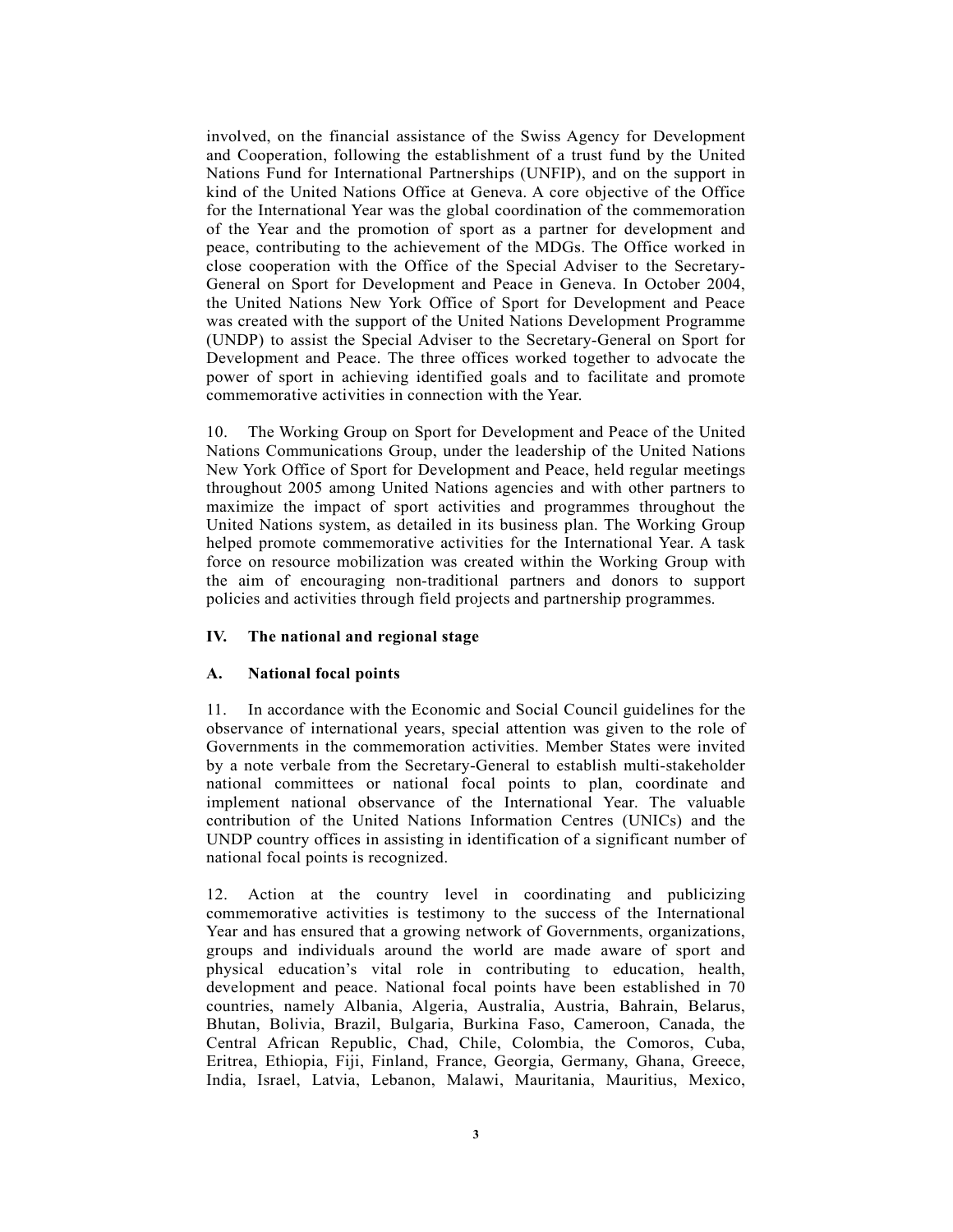Mongolia, Morocco, Mozambique, Nauru, the Netherlands, New Zealand, Niger, Norway, Paraguay, the Philippines, Poland, Qatar, the Russian Federation, Samoa, Sao Tome and Principe, Senegal, Seychelles, Sierra Leone, South Africa, Spain, Sri Lanka, Sweden, Switzerland, Thailand, The former Yugoslav Republic of Macedonia, Tonga, Trinidad and Tobago, Tunisia, Turkey, Tuvalu, the United Arab Emirates, the United Kingdom of Great Britain and Northern Ireland, Vanuatu and Zambia. Beyond those countries which established national focal points, a further 52 countries have been particularly active in forwarding the objectives of the Year with reports on their activities made to the Office for the International Year.

13. All countries are encouraged to continue activities beyond 2005 to help develop and implement sustainable sporting and physical education programmes and policies designed to respond to the specific needs and conditions of their communities. The call for reporting on the International Year made by the Office for the International Year drew responses from many national focal points suggesting that national committees established for the Year had evolved – or were considering evolving – into permanent bodies.

14. It is beyond the scope of the present report to describe the multitude of events, activities and initiatives undertaken within the context of the International Year. Therefore, the following summary highlights the key areas of interest and priority themes, and presents a brief overview of activities held in various regions around the world during the Year.

# B. Africa

15. Based on information provided to the Office of the Special Adviser to the Secretary-General on Sport for Development and Peace, 19 national focal points were appointed for observance of the International Year in Africa, in the following countries: Burkina Faso, Cameroon, the Central African Republic, Chad, the Comoros, Eritrea, Ethiopia, Ghana, Malawi, Mauritania, Mauritius, Mozambique, Niger, Sao Tome and Principe, Senegal, Seychelles, Sierra Leone, South Africa, and Zambia.

16. Many projects were organized in partnership with United Nations agencies in various countries throughout the continent. For example, the United Nations Environment Programme (UNEP) organized nature and sports camps for children in slum areas in Nairobi. In Sierra Leone, a United Nations inter-agency sport pilot project proposal was formulated which called for the inclusion of sport-based elements into currently implemented development programmes.

17. Round tables and workshops were held in Burundi, Cameroon, Ethiopia, Mozambique, Niger and Nigeria. Following the Next Step II Conference in Zambia, the President of the Republic of Zambia announced the re-introduction of physical education into the mandatory school curriculum as a pillar to foster education, health and personal development.

18. Mass-participation running and walking races in Cameroon, the Comoros, Ghana, Kenya, Mali and Togo met their objectives of sensitizing the population about the benefits of sport and physical activity for all.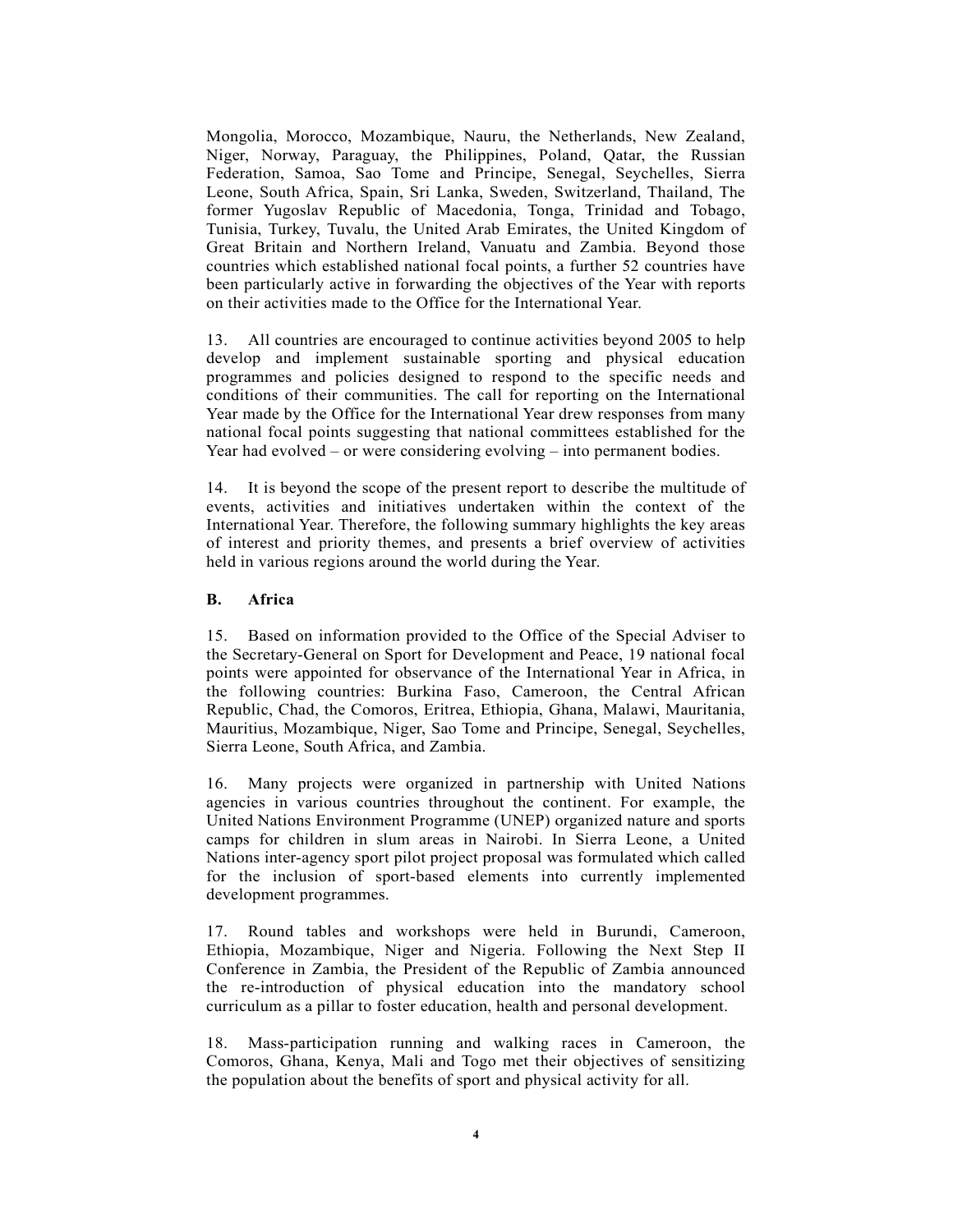19. Special events and festivals were held in Cameroon, Lesotho and Mauritius. Ghana adopted a slogan, "Sport For Life", and in Seychelles a national theme, "Our Children, Our Treasure, Our Future" was used in the context of the International Year. Sport was used as a tool in Liberia to raise awareness to help protect children from HIV/AIDS. In South Africa, the University of Pretoria adopted a declaration of support for the Year.

20. Many NGOs are active in Africa promoting sport and physical education as a tool for education, health, development and peace. As an example, Sport – The Bridge has been active in Ethiopia and established the "Ethiopia – Sport Builds Bridges" project for socializing street children in Addis Ababa. In Kenya, the Kenyan Community Foundation has undertaken a number of activities throughout the country. The following NGOs, Alive and Kicking Kenya, Play Soccer, Right To Play, and the Tegla Loroupe Peace Foundation have used sports as a mobilizing tool to build trust among warring communities and promote public awareness.

# C. Asia and the Pacific

21. Based on information provided to the Office of the Special Adviser to the Secretary-General on Sport for Development and Peace, 14 national focal points were appointed for observance of the International Year in Asia and the Pacific, in the following countries: Australia, Bhutan, Fiji, India, Mongolia, Nauru, New Zealand, the Philippines, Samoa, Sri Lanka, Thailand, Tonga, Tuvalu and Vanuatu.

22. Throughout the region numerous activities were undertaken in commemoration of the International Year including: communication tools such as websites created in Australia and Bhutan; a mass-participation run in India; an annual Push Play Day to celebrate and promote physical activity in New Zealand; a table tennis tournament with the theme "Sports for Health and Happiness" in Bhutan; and the Tour of Qinghai Lake International Road Cycling Race in China. In recognition of their efforts in overcoming regional tension and encouraging peaceful relations, the national cricket teams of India and Pakistan were appointed spokespersons for the Year.

23. Conferences commemorating the International Year were held in India, Malaysia, Pakistan and Samoa. Thailand hosted the International Conference on Sport and Education in Bangkok. The 2005 Arafura Games International Sport Conference "Celebrating Sport and Culture" was held in Darwin, Australia.

24. In reaction to the devastating tsunami of December 2004, the international sporting community held a number of activities rallying support, including round tables in Switzerland and Thailand.

25. Australia dedicated numerous public awareness-raising activities to the commemoration of the International Year, such as the Australian Youth Olympic Festival, and the Indigenous Sport and Recreation Program. The 2005 Australian University Games were the first official Australian sporting event to be endorsed by the United Nations for their role in instilling the values of fair play, peaceful competition and the pursuit of excellence.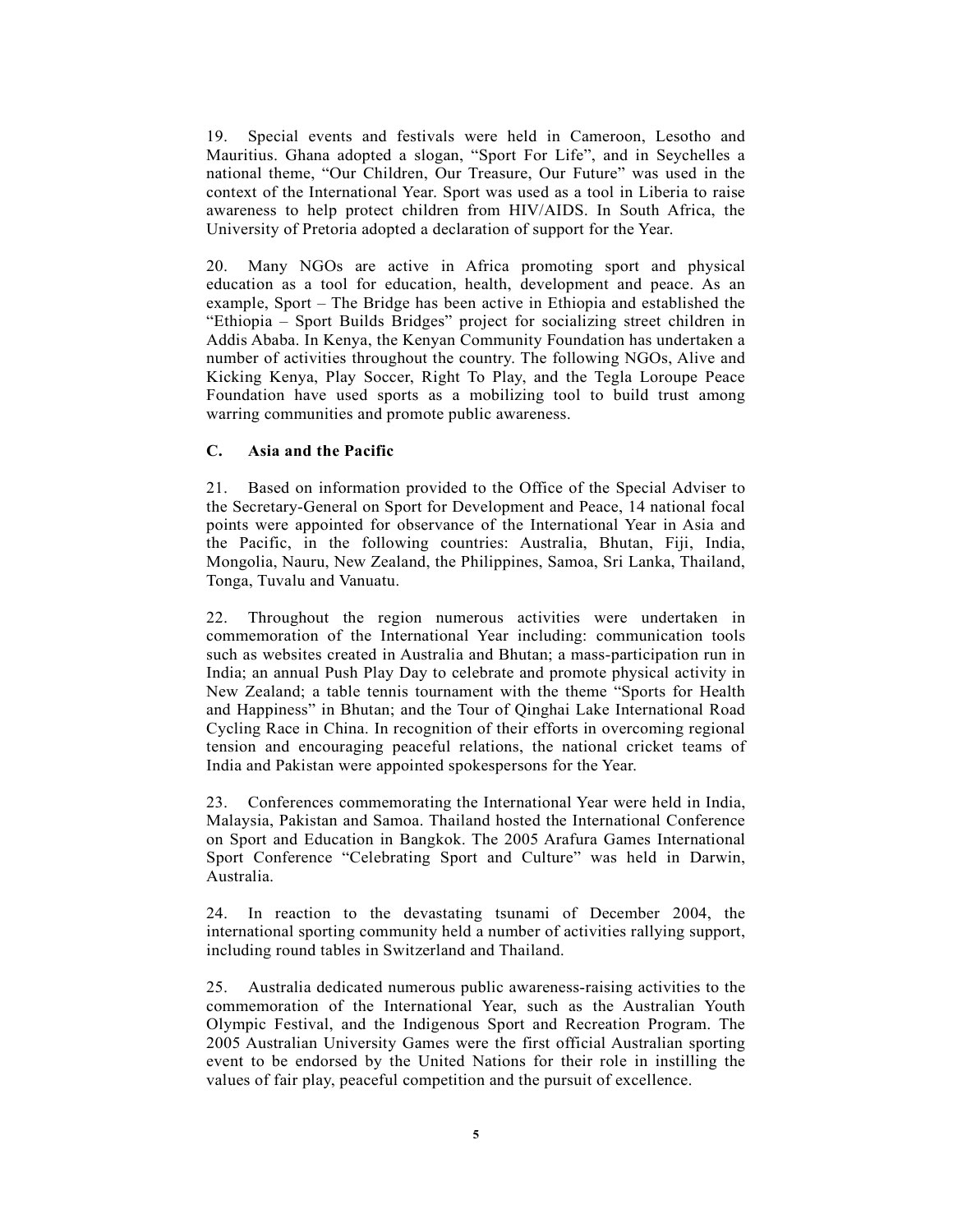# D. Europe

26. Based on information provided to the Office of the Special Adviser to the Secretary-General on Sport for Development and Peace, 20 national focal points were appointed for observance of the International Year in Europe, in the following countries: Albania, Austria, Belarus, Bulgaria, Finland, France, Georgia, Germany, Greece, Latvia, the Netherlands, Norway, Poland, the Russian Federation, Spain, Sweden, Switzerland, The former Yugoslav Republic of Macedonia, Turkey and the United Kingdom of Great Britain and Northern Ireland.

27. With 2004 being the European Year of Education through Sport, activities commemorating the International Year of Sport and Physical Education tended to build on those already commenced, enabling consolidation of initiatives on sport as a tool for education, with additional initiatives also undertaken on sport for health, development and peace. Throughout 2005, contacts with the European Union continued, enabling evaluation and dissemination of best practices of European projects throughout the region. A study by OXFAM GB found that the Indian Ocean tsunami had taken the life of four times as many women as men. Therefore, development projects such as Austria's "Women Swimming into the Future: promoting and strengthening women in the South Asian Tsunami region" were initiated. The Government of Ireland supported an "Active School Initiative", an initiative that was first introduced as part of the European Year of Education through Sport and is being continued during 2006 to create a link between the European Year and the International Year. The European Parliament, in its resolution on sport and development adopted on 1 December 2005 welcomed the International Year and emphasized that sports projects can be a cross-cutting means of building capacity in education, health in general, HIV/AIDS prevention and peace-building and to combat social exclusion, violence, inequalities, racism and xenophobia.

28. A number of conferences took place throughout Europe in the framework of the International Year including: a round table on inclusion and sports participation in the European Union and the European Commission's Consultation Conference with the European Sport Movement on the Social Function of Sport, Volunteering in Sport and the Fight against Doping, in Belgium; the European Association for Sport Management's "Power of Sport Congress" in the United Kingdom; the XVIIth European Sports Conference, in Greece; a symposium on the meaning of sport science for the political decision-making process in Germany; "The EU and Sport: Matching Expectations", in Belgium; "The International Year of Sport and Physical Education" Congress in Spain; and "Cooperation of governmental and nongovernmental organizations in the field of 'Sport for All' development", in Serbia and Montenegro. The Conference of the Youth and Sports Ministers of French-speaking Countries and the first meeting of European government experts on the topic "Sport and disability", were held in France. The Church and Sport Section of the Holy See organized its first ever seminar on the theme "The Christian mission in the field of sport today".

29. Mass-participation sporting events were held in Albania, Belarus, Italy and the Russian Federation. Events linking sport with development and peace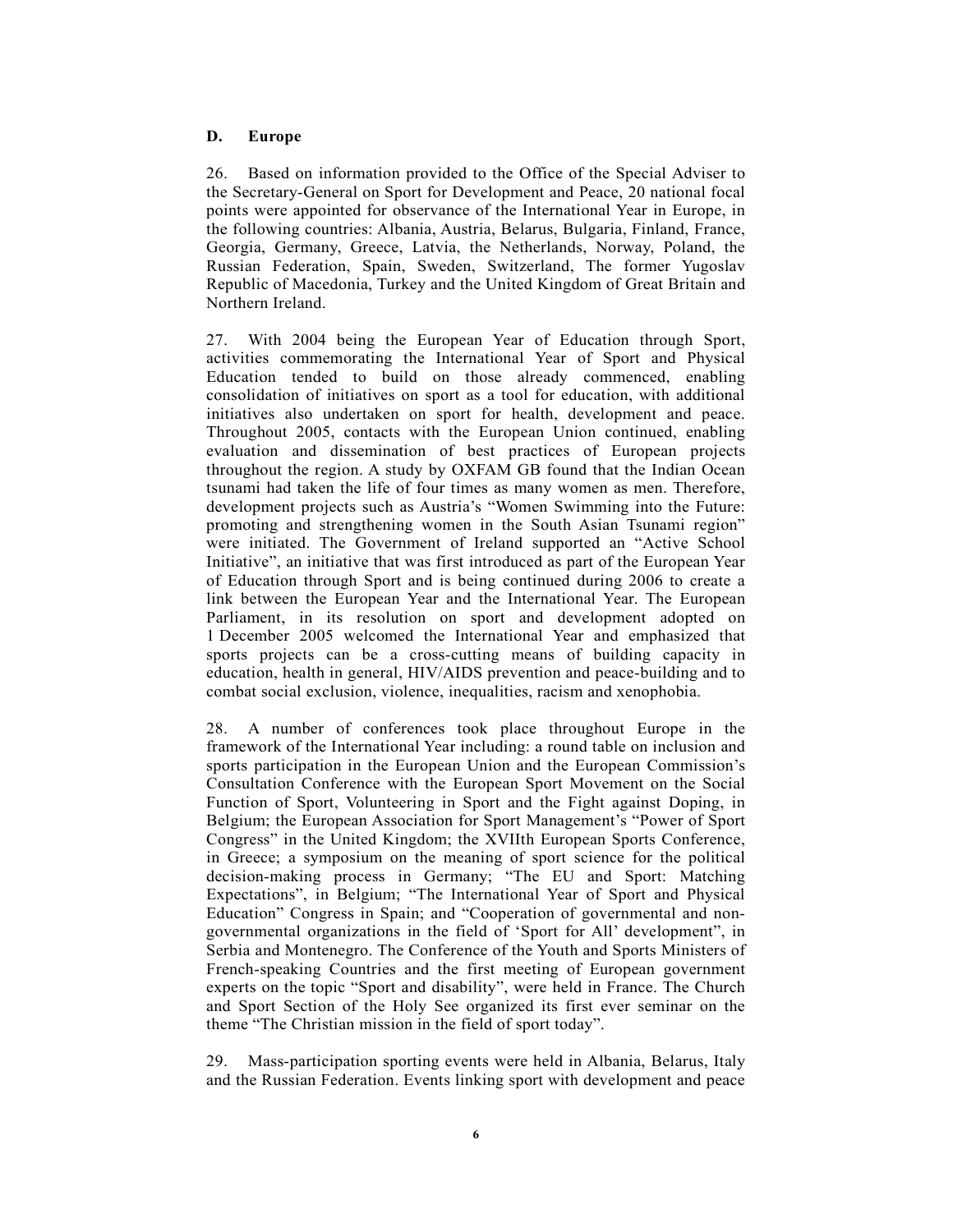were held in Afghanistan, Azerbaijan, Bosnia and Herzegovina, Kazakhstan, Poland and Serbia and Montenegro. Charity football events were held during the year in Barcelona (Spain), Innsbruck (Austria) and Munich (Germany), and the 16th Vienna-Budapest Super Marathon was held under the theme "Run without borders".

30. Many European countries have been involved in sports and physical education projects that contribute to education, health, development and peace in developing countries. For example, the Finnish governmental organization, LiiKe, has been involved with schools in the United Republic of Tanzania. France provided financial support to the NGO, Sport Sans Frontières (Sport without borders) to contribute to improving the situation of deprived children and women through sport and promoting national reconciliation in Afghanistan and Kosovo. UK Sport, together with the Norwegian Sports Confederation and National Olympic Committee, supported the Next Step II Conference in Zambia, and the Kicking AIDS Out! courses in Malawi. Austria used sport in development projects such as "Rwanda: kicking for reconciliation in Kigali".

31. In Switzerland, thousands of initiatives were undertaken to commemorate the International Year both within the country and around the world. Financial assistance facilitated the work of Mr. Adolf Ogi, Special Adviser to the Secretary-General on Sport for Development and Peace and former President of the Swiss Confederation. A National Committee composed of different federal offices and other institutions was formed to create nationally coordinated promotional programmes under the leadership and coordination of the Federal Office of Sport. Eight nationally coordinated promotional programmes were initiated including the "Schools on the move" project which made nearly 30,000 children from all over Switzerland physically active every day. A "Constitutional Run" from district to district was held in Zurich. The Swiss Agency for Development and Cooperation, the Pestalozzi Children's Foundation (PCF) and the Office for the International Year of Sport and Physical Education 2005 hosted the International Youth "Play for Peace" Camp. A working group was set up that supports sport and development projects worldwide.

32. Public-awareness initiatives and promotional activities took place throughout Europe. In commemoration of the International Year, a number of Internet platforms were established, inter alia, in Germany, the Netherlands, Norway, Poland, Portugal, the Russian Federation, Spain and Switzerland. Hyperlinks to the United Nations International Year website from countries' websites were set up in Finland and the United Kingdom. France disseminated information on United Nations activities and the objectives of the Year in booklets, posters, and advertisements. In Germany, the Ministry of Interior launched a public poster campaign about the Year, emphasizing that sport and physical activity are possible for all. Latvia's poster campaign was launched under the theme "Sport and education: one language". In Austria, projects were initiated such as "Female athletes as role models for girls and women". A gymnastics and sports association team from Denmark toured 20 countries and widely disseminated documentation on the Year and the use of sport for education, health, development and peace. In Finland, in partnership with the Finnish United Nations Association and a number of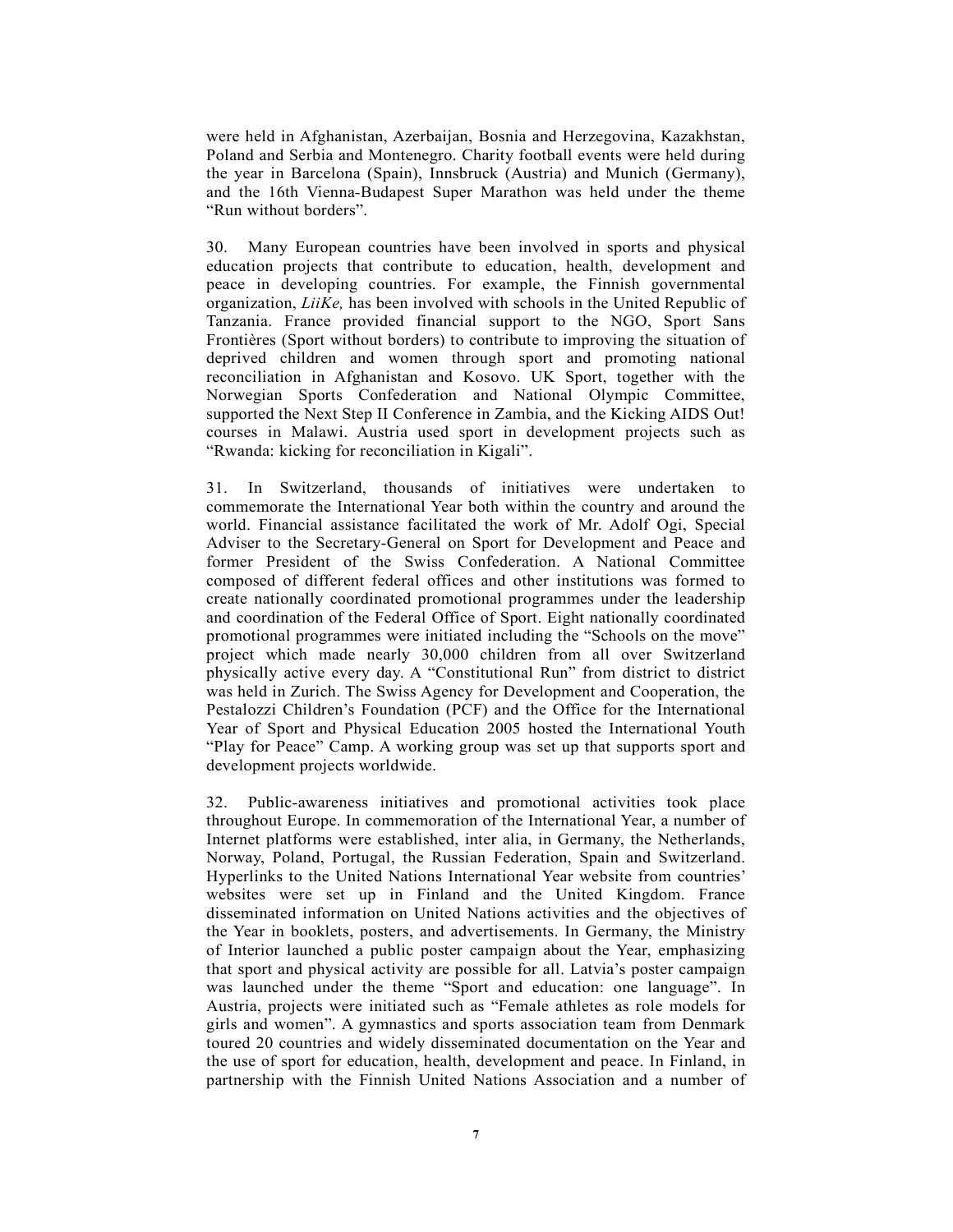NGOs, the UNDP Nordic Office organized the "Sauna Bus" Tour to promote the Year, the MDGs, and the United Nations sixtieth anniversary celebrations. The United Kingdom is preparing a "Sport for Development" evaluation manual. The Netherlands held an extensive campaign with the Dutch governmental agency NCDO in collaboration with approximately 30 Dutch organizations to spread the message of the Year that reached around 2.5 million people in the Netherlands.

33. United Nations funds, programmes and specialized agencies collaborated with local partners to organize events using the International Year's logo in Albania, Armenia, Belarus and Bulgaria. With the support of the United Nations Mission in Kosovo, the Year proved an excellent platform from which to launch sport-based projects aimed at young people, contributing to a more peaceful society.

# E. Latin America and the Caribbean

34. Based on information provided to the Office of the Special Adviser to the Secretary-General on Sport for Development and Peace, eight national focal points were appointed for the International Year in Latin America and the Caribbean in the following countries: Bolivia, Brazil, Chile, Colombia, Cuba, Mexico, Paraguay and Trinidad and Tobago.

35. Brazil hosted the Latin American and Caribbean Youth Leadership Summit. Cuba hosted the World Convention on "Psycho Motor Function, Stimulation and Infants Health" and the "Latin-American Forum of Physical Education and School Sports Teachers".

36. The Trinidad and Tobago Alliance for Sport and Physical Education, in collaboration with other local and regional stakeholders, held several activities in commemoration of the International Year including an international sport and physical education convention; a mass-participation Jump Rope for Heart programme; and continuation of a Youth Empowerment through Sport programme. A commemorative music video was produced to promote the theme of the Year in the Caribbean.

37. During the International Year, activities in Argentina, Belize, Chile, Costa Rica and Mexico focused on public-awareness activities, workshops and international forums. The Government of Brazil, through sport-based special programmes such as "Segundo Tempo" and "Pintando a Liberdade", sought to address deprivation and social problems. Currently, about one million people take part in the "Segundo Tempo" programme throughout Brazil.

38. The town of Medellín in Colombia hosted events including an international "Football for peace" tournament organized by the NGO, Streetfootballworld, and "26 hours of athletics" to celebrate sport's social contributions in offering alternatives for young people to risks such as violence, drugs and alcohol.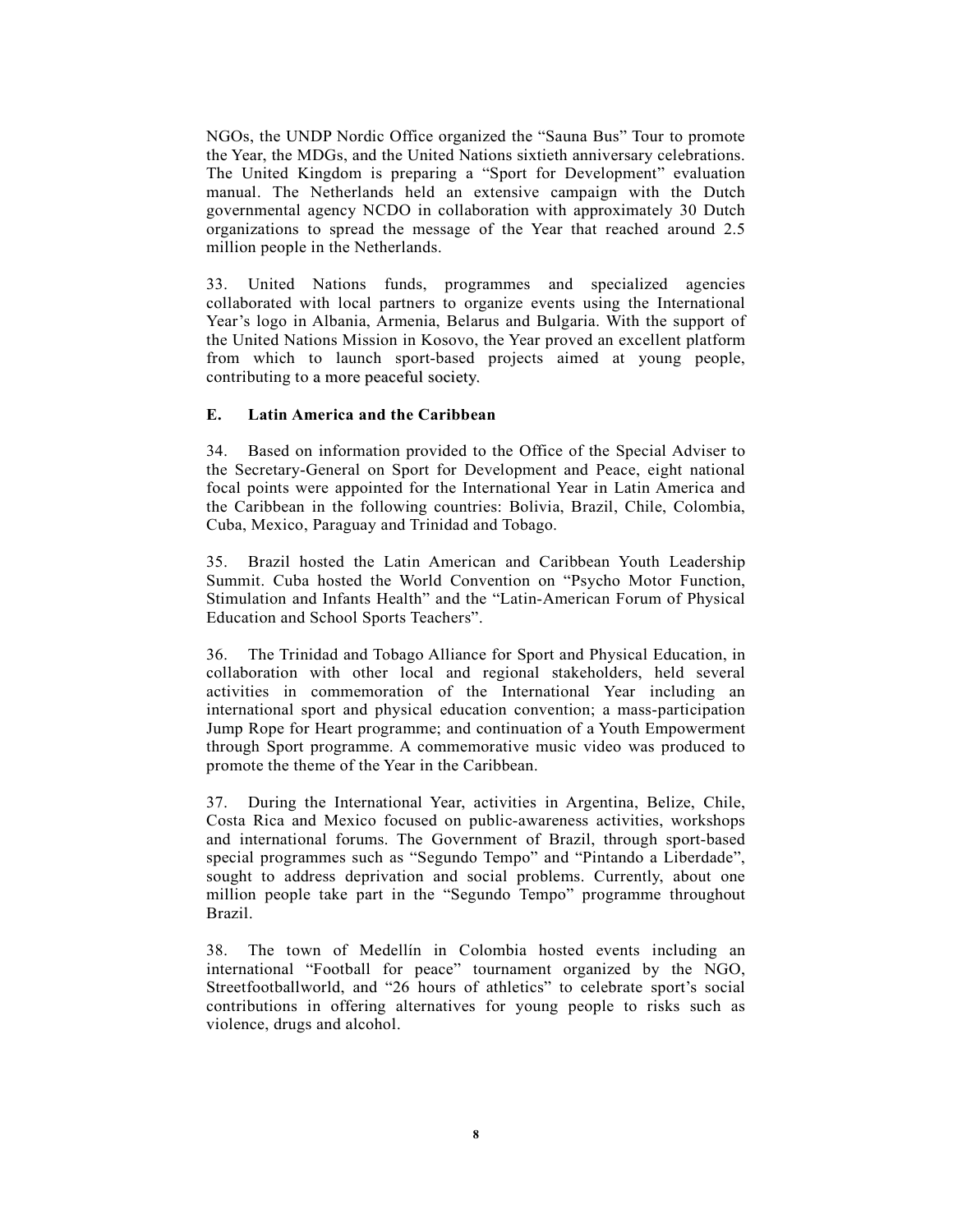# F. Middle East and North Africa

39. Based on information provided to the Office of the Special Adviser to the Secretary-General on Sport for Development and Peace, eight national focal points were appointed for the International Year in the Middle East and North Africa, in the following countries: Algeria, Bahrain, Israel, Lebanon, Morocco, Qatar, Tunisia and the United Arab Emirates.

40. As with other regions throughout the world, public-awareness activities concerning the International Year were evident in the Middle East and North Africa. Tunisia, as initiator of the Year, carried out an "Awareness Campaign" about the benefits of sport and physical education. The Government of Tunisia, with the support of UNDP, organized an international conference on sport and health, aimed at highlighting the critical role of sport in health promotion; the Arab Conference on Sport and Education; a Sport and Development Conference; and various events in connection with labour, education and youth.

41. Israel organized public-relations campaigns, including the distribution to all schools of posters with the official logo of the International Year and held "National Physical Education" weeks. Morocco organized activities under the slogan "Sport for all, together for a better world" and stamps were issued commemorating the Year. The Islamic Republic of Iran's sports radio channel broadcast comprehensive sport and health programmes making it one of the most successful radio channels in 2005. In Algeria, open days within sporting federations were organized to highlight sport and physical education.

42. Throughout the Middle East and North Africa, conferences and workshops were held publicizing the United Nations objectives for the International Year. The Wingate Institute, Israel's National Center for Physical Education and Sport, hosted the Fourth Post-Olympic Conference. The Third West Asian Games 2005 were held in Qatar. Yemen successfully hosted the Third Asian Conference on Women and Sport. A conference on the value of sport in human development and a national seminar on women and sport were held in Oman. Morocco hosted the 68th Annual Congress of the International Sports Press Association, a workshop on the empowerment of sports educators, and the Second Pan-African Youth Leadership Summit that highlighted the power of sport in advancing health, education and development while promoting tolerance and peace.

43. Sport activities in Bahrain showed great improvement in 2005 due to the Government's willingness to increase significantly the budget for the development of sport and youth activities with six world-class sports championships hosted in Bahrain in 2005. In Egypt, the Islamic Republic of Iran and Kuwait, activities related to the International Year included workshops, games, national festivals and running events. The Islamic Republic of Iran National Olympic and Paralympics Academy carried out approximately 150 educational programmes in which 11,000 people participated. Advisers to the National Olympic Committee of Iraq have advocated for social responsibility and public diplomacy to be at the heart of the Committee's sport development strategy.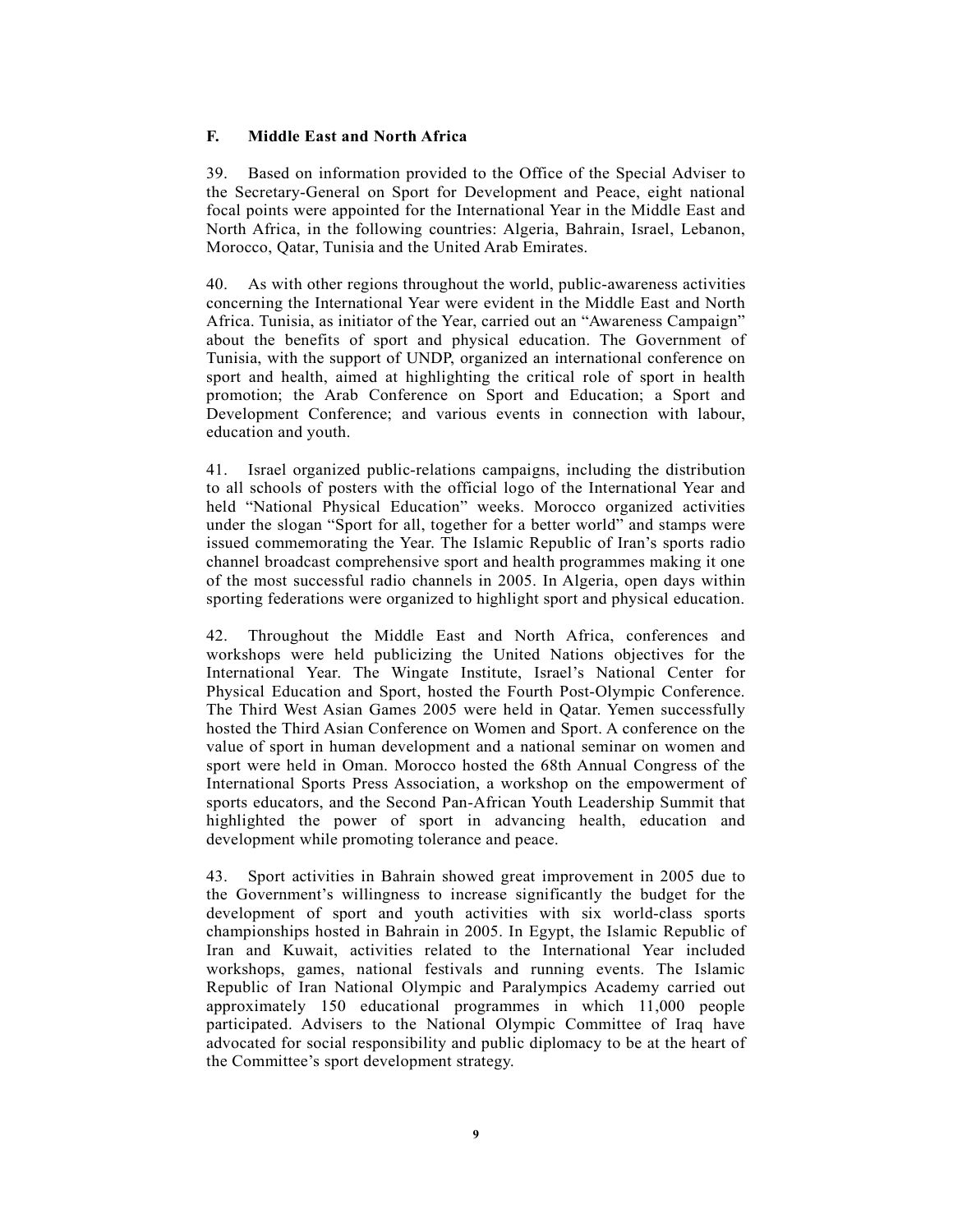# G. North America

44. In Canada, hundreds of special events and celebrations were held over the course of the International Year. These activities were posted on the website of the Canadian Association for Health, Physical Education, Recreation and Dance (CAHPERD). A Canadian Year of Sport and Physical Education logo was developed, disseminated widely and integrated into promotional material, conference themes and special events. As a culminating event for the International Year, CAHPERD hosted a National Physical Education Forum, "Time to Listen/Time to Learn/Time to Act", in Ontario. Canada also hosted the 2005 Congress of the International Association of Physical Education and Sport for Girls and Women, "Learning to lead: women's influence on policy and practice in physical education and sport".

45. The United States of America hosted a number of major athletic events and a conference on gender and women in sports that helped forge constructive partnerships within the international community. The United States National Paralympic Academy hosted a biennial, two-day celebration of Paralympic sport for youth with physical disabilities.

# V. The international stage

# A. United Nations activities and initiatives

46. The world of sport is a natural partner for the United Nations system and should be included in efforts to cultivate a "global partnership for development" – the eighth MDG. Sport provides an innovative avenue to engage civil society in development initiatives. United Nations organizations have used the International Year to highlight and encourage the use of sport in international development programmes and projects.

47. The United Nations New York Office of Sport for Development and Peace and the Working Group on Sport for Development and Peace of the United Nations Communications Group drafted a business plan that is intended to provide the United Nations system with a blueprint for promoting more systematic and coherent use of sport for development and peace activities, especially in conjunction with efforts to achieve the MDGs. To publicize and promote United Nations sport for development and peace activities and programmes, and in commemoration of International Year, the New York Office is producing a fortnightly electronic Sport Bulletin. The Bulletin, available in English, French and Spanish, is posted on the International Year for Sport and Physical Education website and circulated to United Nations offices worldwide and to several thousand other partners working with Governments, sports and other organizations, the private sector, academia and the media.

48. The Food and Agriculture Organization of the United Nations (FAO) has been progressively strengthening its links with sporting events and personalities, as a means of increasing awareness of the issues of hunger and poverty among a wide audience, especially youth. A number of international sports personalities have been nominated as FAO Goodwill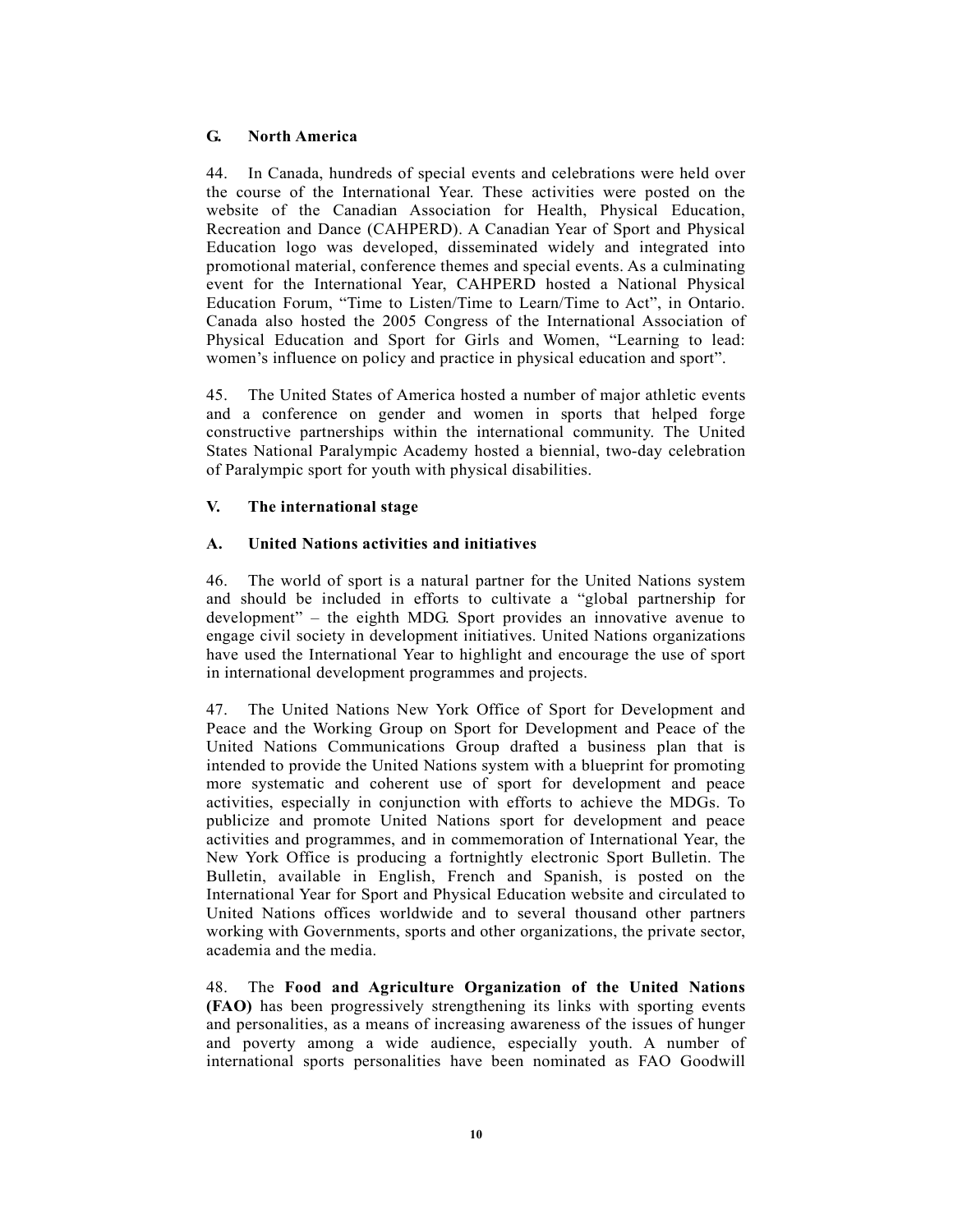Ambassadors, who have been particularly instrumental in promoting the FAO TeleFood program during 2005.

49. The International Labour Organization (ILO) is involved in local development and youth insertion through sport and training, particularly in El Salvador, Mozambique and Senegal. The ILO Youth Sport Program puts sport partners and sport values at the centre of a process that allows development and sports institutions to assess their needs and to pool efforts, resources and capacities in partnership to meet these needs.

50. The Joint United Nations Programme on HIV/AIDS (UNAIDS) has joined forces with the International Cricket Council with the primary aim of using cricket to raise public awareness of HIV and AIDS in the cricketplaying world, which accounts for some of the countries that are hardest hit by the epidemic.

51. In January 2005, the United Nations Children's Fund (UNICEF) hosted the first Global Workshop on the Monitoring and Evaluation of Sports for Development Programmes. At the FIFA (Fédération Internationale de Football Association) Confederations Cup Germany 2005, UNICEF and FIFA engaged in a global communications campaign "With Children We Win", using football as a universal language to help bridge divides and promote core values for lasting peace, non-violence and tolerance. The UNICEF-FIFA campaign uses a football coaches' manual to help address the issue of violence and discrimination. UNICEF and the Confederation of North, Central American and Caribbean Association Football signed a partnership pledge to benefit children in Latin America and the Caribbean. The International Olympic Committee, the Indian National Olympic Committee, UNICEF, UNAIDS and the International Federation of Red Cross and Red Crescent Societies (IFRC) jointly hosted a workshop on HIV/AIDS prevention through sport, encouraging partnerships at the local level between National Olympic Committees and UNICEF country offices focused on sports for development. Recognizing the need for greater integration and collaboration around its approach to sports partnerships, UNICEF convened a strategic working group on sport to develop an integrated global framework on sport. In addition, with funds donated by Swatch, UNICEF and several partners expanded a national sports programme in Rwanda focused on HIV/AIDS and education.

52. The United Nations Department of Public Information (DPI) circulated information on the International Year to all United Nations agencies through the United Nations Communications Group and to the public through United Nations information centres worldwide. The DPI News and Media Division covers United Nations sport-related initiatives on the United Nations Web-based news service, the United Nations family audiovisual page and other outlets. It has also assisted in setting up and maintaining a website for the Year. The Year was publicized by international broadcasters, and a French distributor, Tele Images International, promoted the Year in an animated series of 26 half-hour programmes on street football. The series was aired in over 100 countries around the world and its stories and characters were used in several products including books, comics, a DVD, a music single and album, clothes and bedding which convey the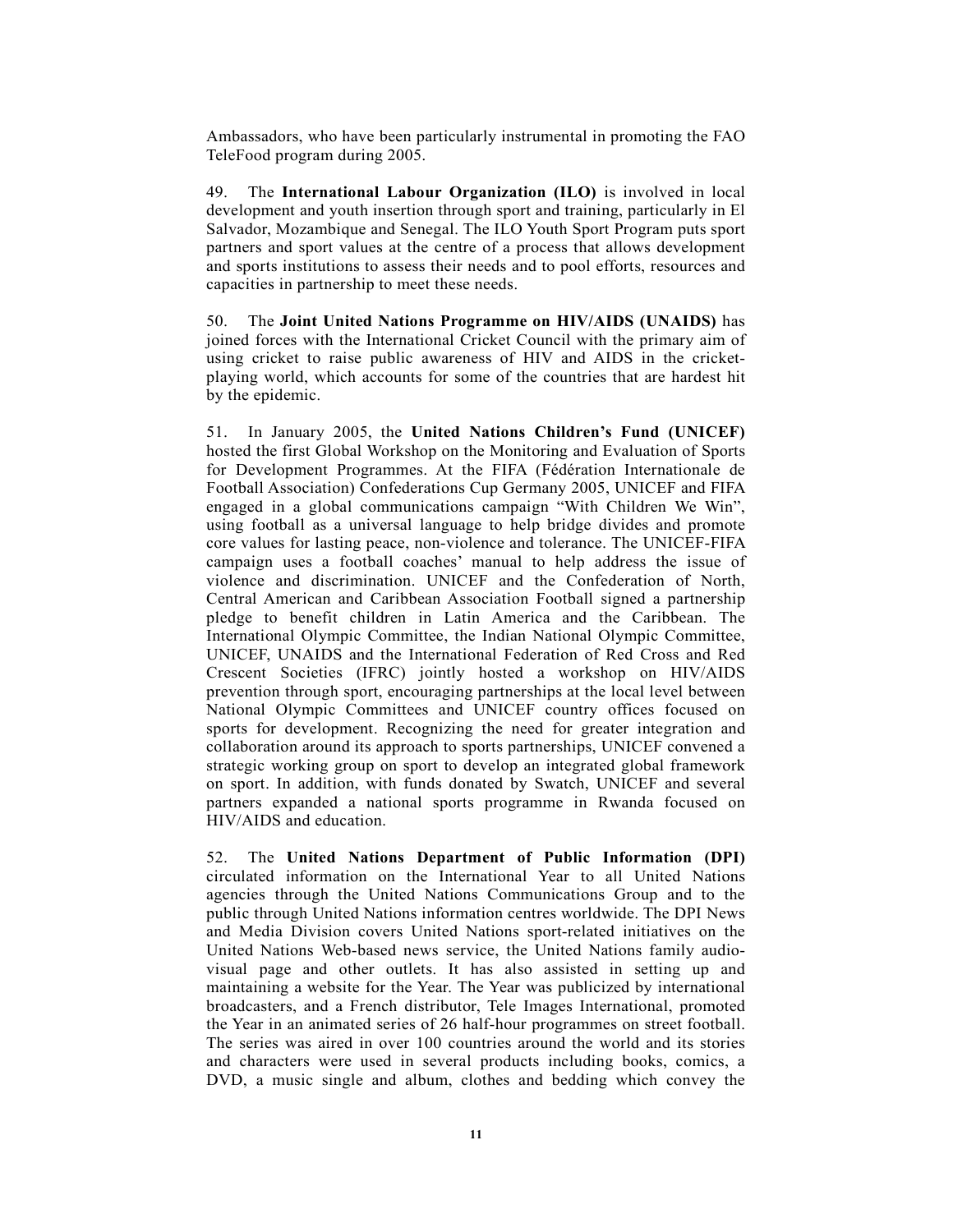United Nations message about sport's values. These are to be released between February and June 2006.

53. Within the framework of the International Year, UNDP entered into a partnership with the NGO Right To Play agreeing to collaborate in three priority areas: (a) organization and follow-up to the Sport for Development and Peace International Working Group; (b) knowledge sharing and exchange in the area of sport for development, with the objective to promote further the inclusion of sport for development in national development programmes and policies; and (c) exploration of future areas of cooperation in the area of sport for development. In further support of the work of the Working Group, UNDP accepted its chairmanship at the inaugural meeting in May 2005, and has actively participated in its work to date. UNDP has supported extensive programming activities throughout the Year across all regional groupings, including in Belarus, Chile, Finland, Indonesia, Timor-Leste and Ukraine.

54. During the International Year, UNEP played an active role in the Sport and Environment Commission of the International Olympic Committee and supported the Committee in organizing regional seminars on sport and the environment in Dubai, Lusaka and Nairobi. An agreement was signed by UNEP and the Beijing Organizing Committee of the XXIX Olympiad aimed at making the summer Olympics of 2008 environmentally friendly.

55. The United Nations Educational, Scientific and Cultural Organization (UNESCO) played a key role in encouraging commemoration of the International Year. Several countries launched Global Action Weeks or special days, as a tool, for example, to promote traditional sports and games (Oman). Sport and physical education became a defined key component of quality education in Jamaica and Thailand. The educational dimension, health issues, scientific research and studies, doping, fair play and national programmes on sport and physical education were the core components of activities to which public authorities, development agencies, specialized agencies and sport and physical education staff unions and professionals dedicated their mobilization efforts to raise awareness and advocate the key objectives of the Year. The unanimous adoption of the International Convention against Doping in Sport by the 33rd session of the UNESCO General Conference on 19 October 2005 is recognized as a significant achievement of the Year.

56. The United Nations Human Settlements Programme (UN-Habitat), through its municipal youth development programmes, has been working with sport and recreation organizations in slum areas to help inform young people about HIV/AIDS and reproductive health and to offer alternatives to drugs and crime.

57. As in the past ten years, the United Nations Office of the High Commissioner for Refugees (UNHCR) has continued to run sports activities in refugee camps, mostly in Africa, Asia and Eastern Europe, in partnership with sports-oriented donors such as the International Olympic Committee, Right To Play, Nike and the international volleyball, badminton and basketball federations, with a view to enabling UNHCR to expand its sports programmes further. Plans for a joint United Nations inter-agency pilot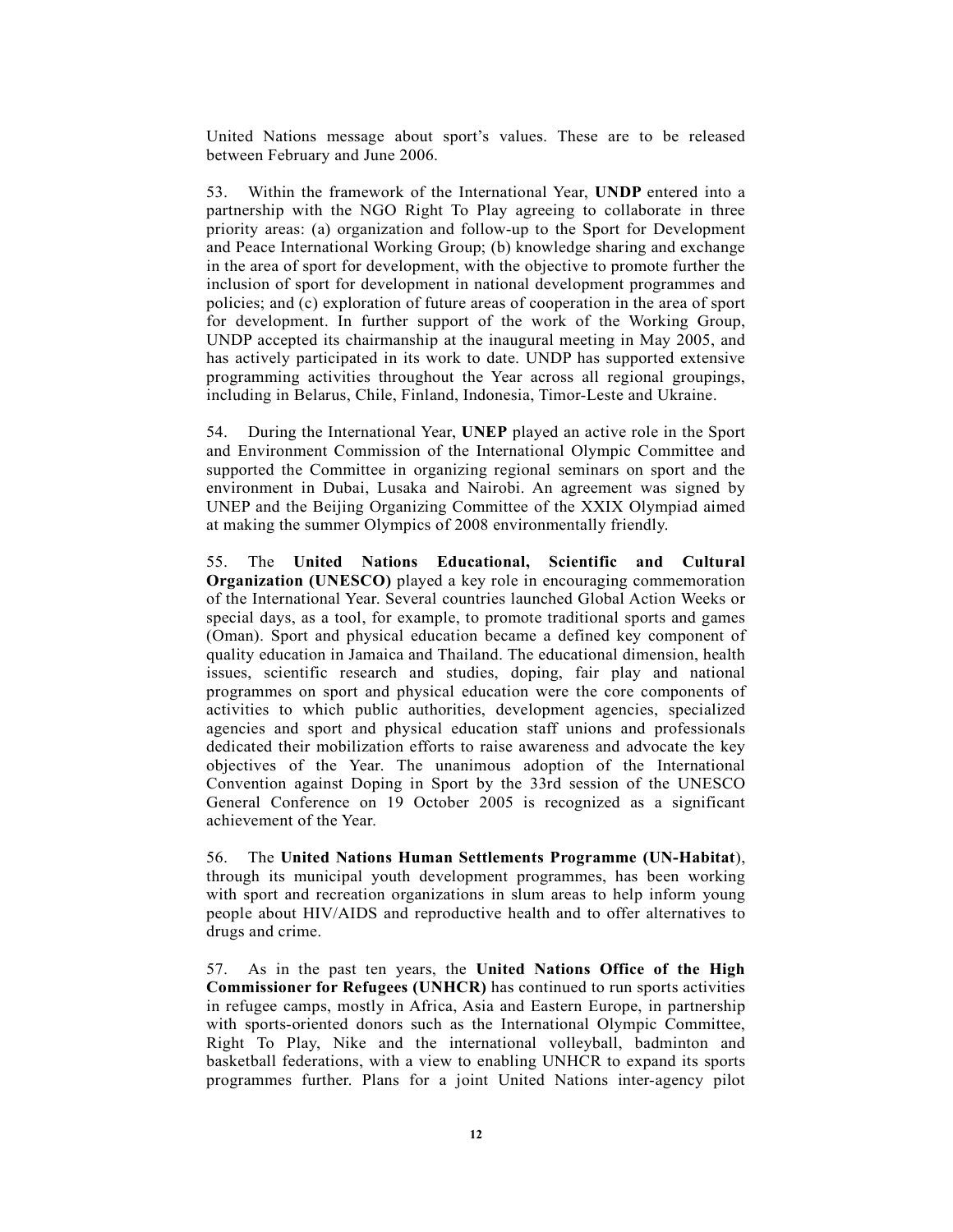project in Sierra Leone are well under way. The Together for Girls project has been continued in Dadaab, Kenya, throughout the International Year using sports as a tool to promote female integration and retention in the educational system.

58. The United Nations Millennium Campaign reached out to sporting celebrities, associations and clubs in 2005 across all Campaign offices, most notably in Europe, where the FC Barcelona Foundation and Juventus Turin worked with the Campaign to promote the MDGs at a special football match on 24 August.

59. The United Nations Office on Drugs and Crime (UNODC) year-long campaign was launched on 23 June focusing on sports and health. The International Day against Drug Abuse and Illicit Trafficking, on 26 June, had the theme "Value yourself ... make healthy choices" and included involvement in sports.

60. Events in 2005 organized by the United Nations Programme on Youth offered opportunities for highlighting linkages between youth and sport for development and peace. Through consultative meetings and in response to a booklet entitled Making Commitments Matter: a Toolkit for young people to evaluate national youth policy, young people contributed to the ten-year review of the World Programme of Action for Youth.

61. The United Nations Volunteers (UNV) programme has recently been an operational partner in a project in Sri Lanka with the aim of boosting awareness of volunteerism and the MDGs and to foster cultural dialogue; on a volunteerism against violence project in collaboration with UN-Habitat and UNDP in Madagascar; and a project on youth and sports for development in refugee communities in Ghana. UNV will be one of the implementing partners in the joint United Nations inter-agency pilot project in Sierra Leone. In a speech at the launch of the Beijing 2008 Olympic Volunteer Programme in 2005, the UNV Executive Coordinator linked the spirit of the Olympics to that of volunteerism.

62. The World Health Organization (WHO) undertook several normative projects, technical meetings and related activities directly linked to the International Year in cooperation with various partners at all levels. These actions, such as guidelines for physical activity policy and programme development and for promoting physical activity and sport for young people in and out of schools, are carried out in the context of WHO work in health promotion, integrated prevention/control of non-communicable diseases, implementation of the WHO Global Strategy on Diet, Physical Activity and Health, and achievement of the MDGs. Their implementation along with new ones will be pursued during the 2006–2007 biennium. The Global Annual Move for Health Day/Initiative, held on 10 May (or other dates selected by each country), and its website developed in March 2005, will facilitate sustainability of worldwide collective actions to promote and strengthen physical activity and sport for education, health, development and peace.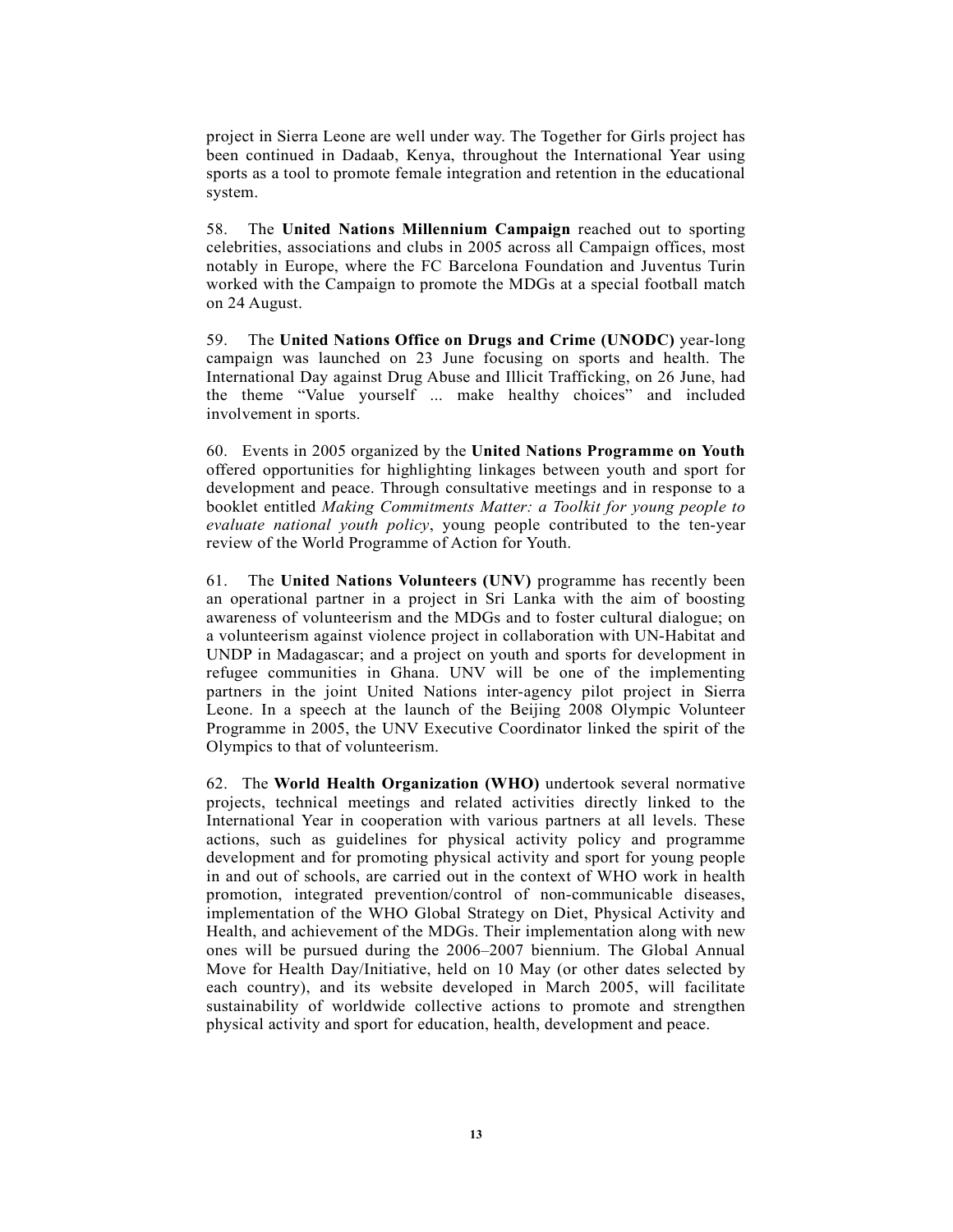# B. Major international conferences and events

63. Following the proclamation of the International Year, a number of international events were initiated to increase awareness of the value of sport and physical education for the promotion of the core themes of education, health, development and peace. The declarations that have emerged from over 20 international and 18 regional conferences organized within the framework of the International Year, reflect the firm conviction of the stakeholders involved in the importance of sport for a better world.

64. Sport and health: A major outcome of the International Year has been the adoption of the International Convention against Doping in Sport. This is the first time a legal instrument aimed at eradicating doping has been both binding and universal. The Hammamet Declaration adopted at the International Conference on Sport and Health in Tunisia reaffirmed the role of sport and physical education for the promotion of healthy and active lifestyles.

65. Sport and education: Participants at the International Conference on Sport and Education in Thailand agreed on the Bangkok Agenda for Action on Physical Education and Sport in School, in which Member States are encouraged to make it mandatory for every school to provide all students with adequate time for physical education and sport on a weekly basis.

66. Sport and development: An international workshop on sport for development was held at the end of 2004 in Switzerland. An International Conference on Sport and Urban Development was held in the Netherlands. The Next Step II Conference, "Taking sport for development home", in Zambia was attended by the BBC World Service Trust and resulted in a media event which reached over 20 million listeners across Africa.

67. The report of the United Nations Inter-Agency Task Force on Sport for Development and Peace clearly identified youth as one of the greatest beneficiaries of the effects of sport. Therefore, the United Nations New York Office of Sport for Development and Peace organized a Youth Leadership Summit series which highlighted sport as an entry point for mobilizing youth to bolster efforts to achieve the MDGs and promote tolerance and peace. Pan-African, Pan-Asian, and Latin American and Caribbean Youth Leadership Summits were held, respectively, in Senegal (2004), Morocco (2005); Japan (2004); and Brazil (2005). The regional summits will culminate in a Global Youth Leadership Summit at United Nations Headquarters in New York from 30 October to 1 November 2006.

68. As a culmination of the International Year, the Swiss Agency for Development and Cooperation, the Swiss Federal Office of Sports and the Office of the Special Adviser to the Secretary-General on Sport for Development and Peace organized the 2nd Magglingen Conference on Sport and Development in Switzerland attended by over 400 participants from 70 countries. A Call to Action was adopted which led sport and development to the next stage emphasizing the need for global partnerships to be increased and strengthened. Partners at different levels will come together again in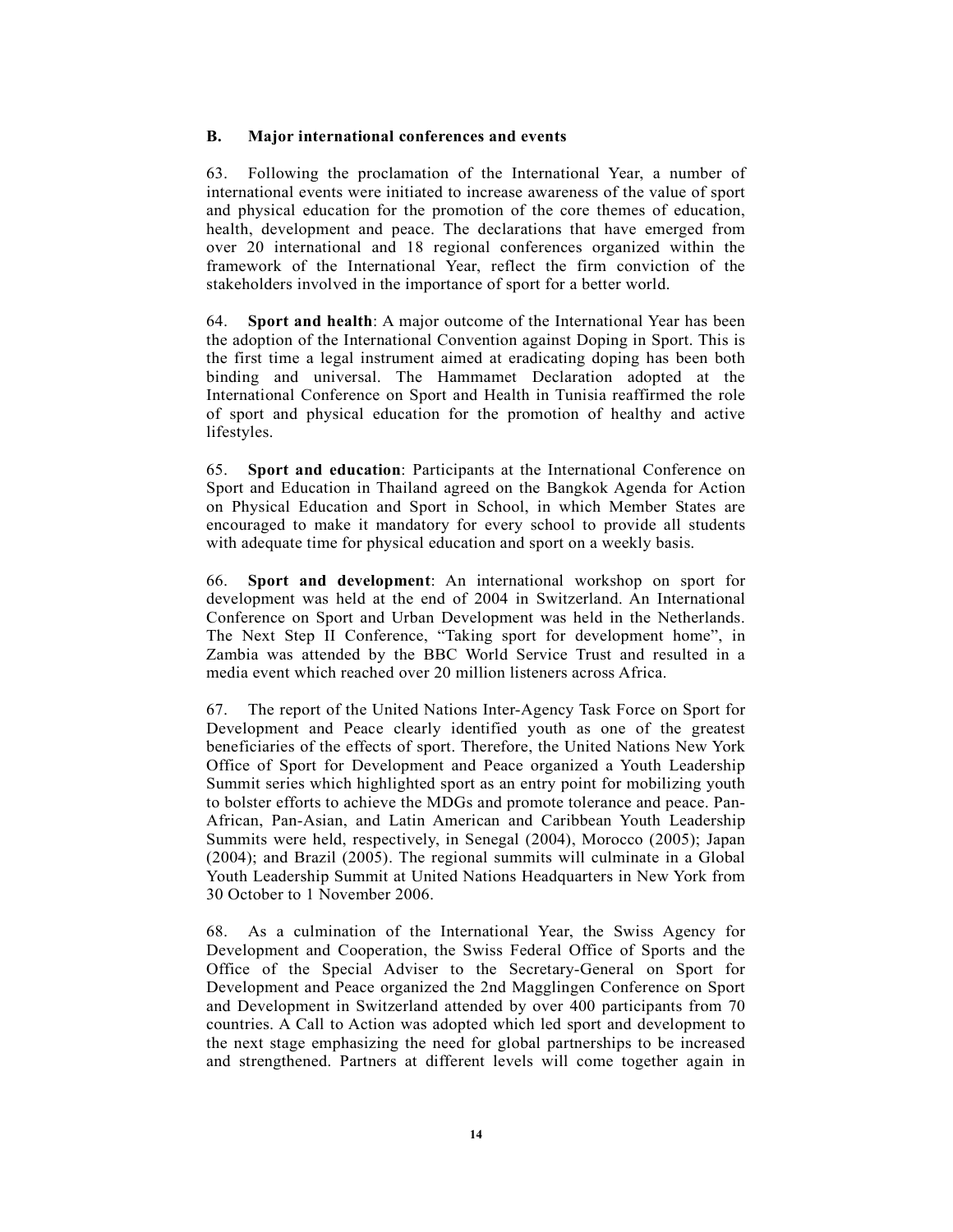October 2008 in Magglingen, Switzerland, to share results and validate the impact.

69. Sport and peace: The use of sport as a means to promote intercultural, post-conflict and peacebuilding dialogues was highlighted at several international conferences and events particularly at the International Conference on Sport and Peace in the Russian Federation.

70. Sporting events commemorating the International Year were organized around the globe, including the first Islamic Solidarity Games; the Homeless World Cup 2005; the fifth Francophone Games; the Everest Peace Project; and the International Wheelchair and Amputee Sports Federation World Games.

71. Various other international conferences on issues pertinent to the International Year were held in 2005 including: the fourth international world communication conference on sport and society, "Play the Game – Governance in Sport: The Good, the Bad and the Ugly" in Denmark; an International Conference on Sports and Development, in Norway; the International Forum Sports and Development: Economy, Culture, Ethics in Germany; "Celebrating Sport and Culture" in Darwin; an International Seminar on the Quality of Physical Education and Sport, in Benin; the "Sport and Joy" Conference in Italy; the SportAccord conference in Germany; and the 2nd World Summit on Physical Education in Switzerland.

72. Two major international summits on sport and the environment were held during the International Year, including the Sports Summit for the Environment, in Japan at which participants pledged to reduce pollution and enrich the natural environment so future generations might enjoy sports as they are enjoyed today, and the Sixth World Conference on Sport and Environment, in Kenya organized by the International Olympic Committee with the support of UNEP and held at UNEP headquarters.

73. The International Paralympic Committee hosted two Women in Sport Leadership Summits. Kennesaw State University, in the United States, and the ILO Universitas programme hosted the International Summit: Effecting Social Change Through Women's Leadership in Sport. The Summit addressed such topics as promoting gender equity, empowering women, and developing global partnerships related to education and sports. The conference outcome was a centre on social changes through women leadership in sports based at Kennesaw State University.

### C. International partnerships and initiatives

# Intergovernmental initiatives

74. At the 2005 World Summit held at United Nations Headquarters in New York in September, over 170 Heads of States and Government adopted General Assembly resolution 60/1 paragraph 145 of which underlines that sports can foster peace and development and can contribute to an atmosphere of tolerance and understanding, and encourages discussions in the Assembly for proposals leading to a plan of action on sport and development.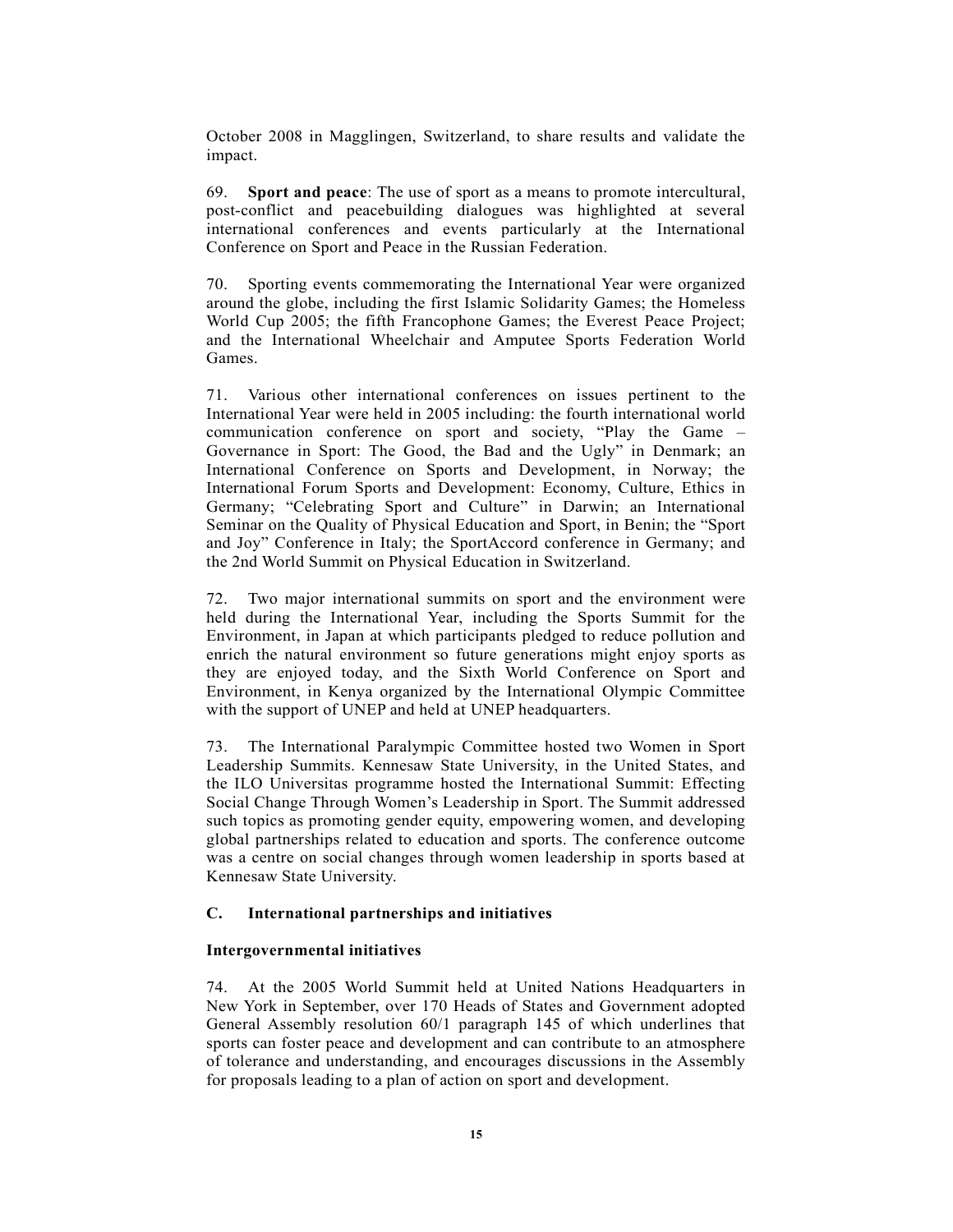75. The Group of Friends of Sport for Development and Peace was initiated by the Government of Switzerland among permanent representatives to the United Nations in New York in January 2005. The Group serves as an intergovernmental platform aiming to encourage Member States to integrate sport actively into their international cooperation and development policies through the implementation of relevant United Nations resolutions and to work together with the different United Nations funds, programmes and specialized agencies, as well as with the Office for the International Year and the United Nations New York Office of Sport for Development and Peace. The Group is co-chaired by the Permanent Representatives of Switzerland and Tunisia, and includes representatives from Austria, Australia, Brazil, Canada, Chile, China, Germany, Greece, Italy, India, Mali, Norway, Pakistan, the Russian Federation, Senegal, South Africa, Thailand and the United Kingdom. The Group met regularly during 2005 and plans to expand its activities in 2006.

76. The Sport for Development and Peace International Working Group was announced by the NGO, Right To Play, at the 2004 summer Olympic Games in Athens, at a round table co-sponsored by UNFIP. Chaired by UNDP, the Working Group is supported by Government leaders, United Nations experts, Olympic athletes and sports federations, with the overall goal to contribute, through a set of recommendations, to systematic mainstreaming of sport into national and international development strategies and programmes. These recommendations will be presented at the 2008 Beijing Olympics, encouraging Governments to address the issue of sport for development and peace when formulating national and international development policies.

### Governmental organizations for development and international cooperation

77. The outstanding role of governmental organizations in the field of development cooperation using sport and physical education as a tool for development and peace must be highlighted, particularly those in Austria, Brazil, Canada, Finland, Germany, the Netherlands, Norway, Switzerland and the United Kingdom. As a core group of similar entities, these organizations, through identification of needs in various countries around the world and the financing and organization of projects and initiatives, have made a major contribution to the advancement of the objectives of the International Year.

#### Non-governmental organizations and the private sector

78. Several notable global initiatives and many existing projects and programmes received additional impetus as a result of the International Year, for example, ExChange for Peace, Fundación Defensores del Chaco, Global Sports Alliance, the International Sport and Culture Association, Kick Forward, Kicking AIDS Out!, Laureus, Magic Bus, the Mathare Youth Sports Association, Peres Center for Peace, Playing for Peace, Play Soccer, Red Deporte y Cooperación, Sports Coaches Outreach, Sport Sans Frontières, Streetfootballworld, Street League and Youth Charter, organizations which predominantly use street football as an educational tool in projects that promote self-esteem and intercultural understanding. Nike became the first in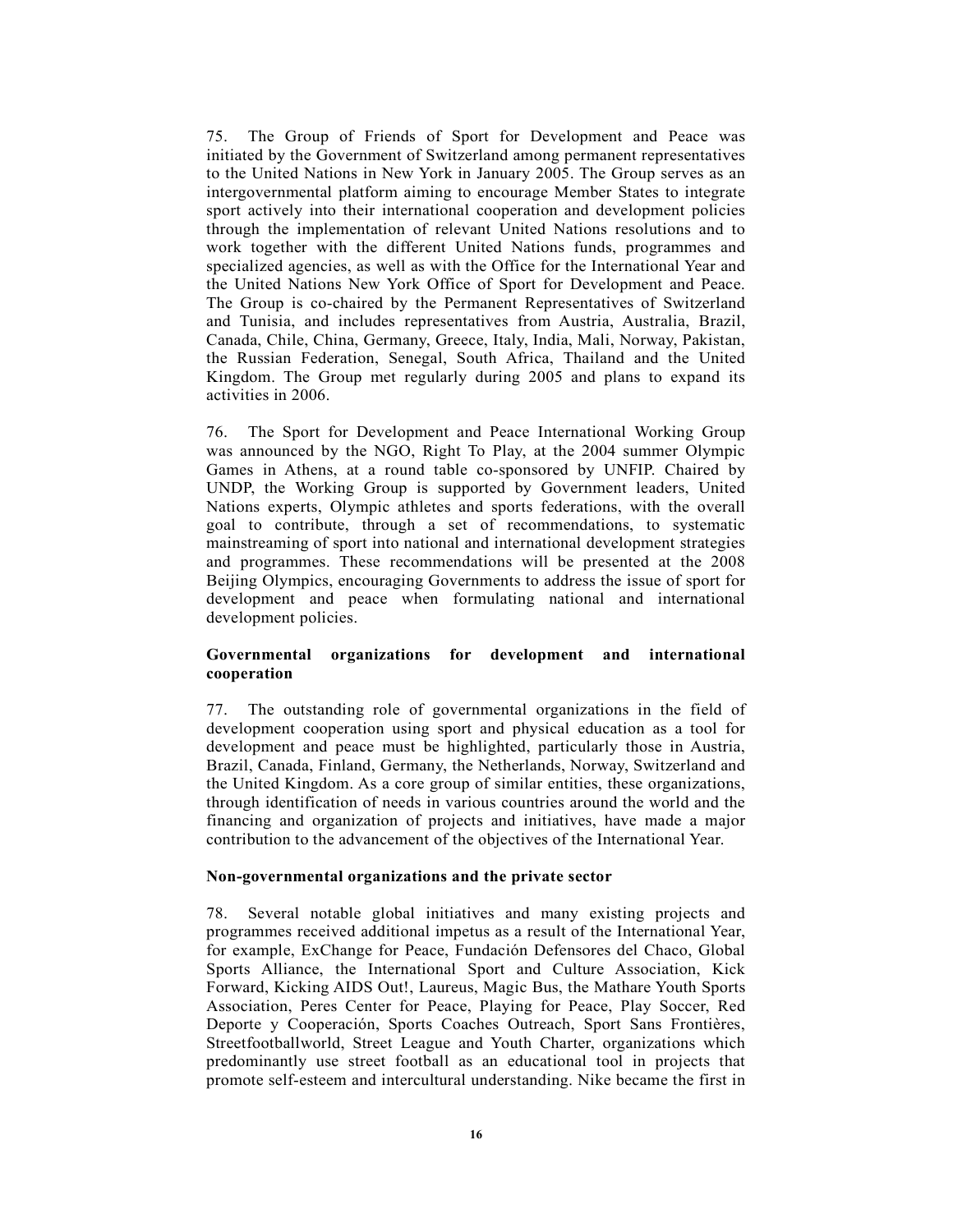its industry to voluntarily disclose the names and locations of more than 700 active contract factories that currently make Nike-branded products worldwide in a publicly available Corporate Responsibility Report. The company intends to continue to use sport as a tool for positive social change. The NGO Right To Play has been using sport and play programmes to encourage the healthy physical, social and emotional development of the world's most disadvantaged children in partnership with United Nations agencies, Governments and sports federations and organizations.

#### Sports associations and federations

79. The International Year proved that international sports federations and organizations and the sport manufacturing industry are increasingly willing to become involved in humanitarian actions. Many federations provided reports on activities commemorating the Year indicating their contributions to humanitarian causes and the hosting of a number of seminars and events which have contributed to the validation and acceptance of sport and physical education as a tool in development work.

80. Partnership programmes were launched as an imperative step towards enabling a coordinated and coherent approach to the use of sport and physical education. In particular, sports federations, associations and organizations raised funds for natural disasters such as the Indian Ocean tsunami in 2004 and the earthquake in Pakistan in 2005.

81. Links to the United Nations International Year website were made from a number of international federation websites.

82. The International Olympic Committee (IOC), which had already been instrumental in the proclamation of 1994 as the International Year of Sport and the Olympic Ideal when the Committee celebrated the hundredth anniversary of its creation, participated actively in developing activities for the commemoration of the International Year. In October 2005, the Committee and UNAIDS produced a toolkit for the sports community on HIV/AIDS awareness and prevention.

83. In 2005, FIFA established a Corporate Social Responsibility Department in recognition of the importance of being a socially responsible organization. A celebrity football match was organised by FIFA in Barcelona to raise funds for victims of the tsunami. FIFA's short-term response for tsunami relief has included promoting play to help overcome trauma, and distributing equipment. Medium-term relief includes restarting football activities with financial support and long-term assistance includes the reconstruction and rebuilding of football structures and facilities. In 2005, UNICEF, FIFA and the South American Football Federation officially launched "Los chicos siempre ganan!" (Teenagers/adolescents always win!), intended to promote youth rights.

84. The President of the International Paralympic Committee signed a partnership agreement between the Committee and the Special Adviser to the Secretary-General on Sport for Development and Peace; the Committee hosted the International Paralympic Day in Bonn, Germany; and organized a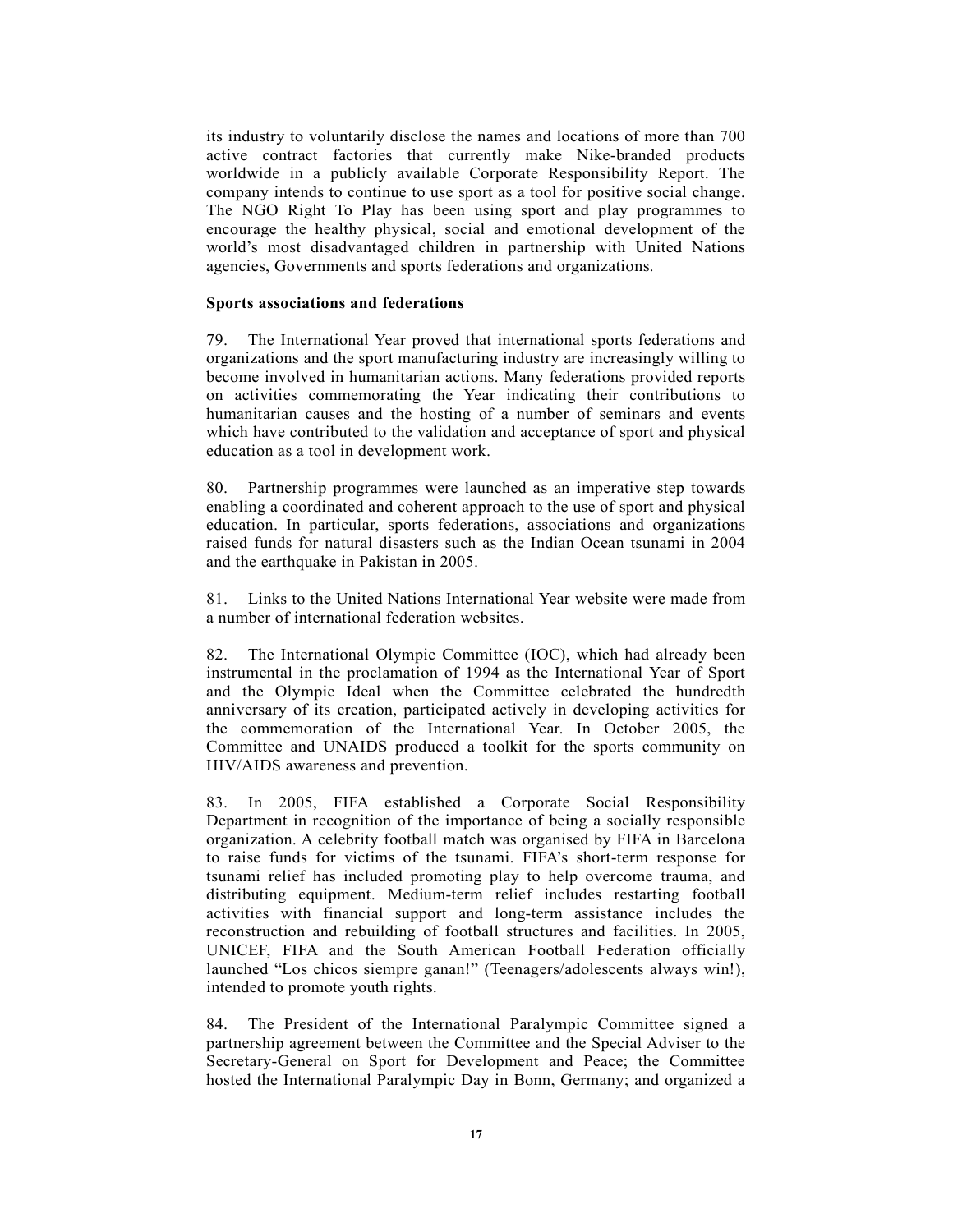Healthy Paralympians project in Rwanda, Uganda and the United Republic of Tanzania. Significant contributions were made and support given in honour of the International Year by the Committee to the article in the draft United Nations Convention on the Rights and Dignities of Persons with a Disability, which relates to the right to leisure, recreation and sports.

85. In the immediate follow-up to the International Year, the Secretary-General, the Special Adviser to the Secretary-General on Sport for Development and Peace, and the presidents of FIFA and the IOC attended the World Economic Forum in Davos, Switzerland, at an event dedicated to sport for development and peace. For the first time, the World Economic Forum brought together leaders from the world of sport to discuss sport's role in improving the state of the world and to plan new initiatives. The Secretary-General and his Special Adviser also visited the headquarters of the IOC in Lausanne and FIFA in Zurich to discuss ways to strengthen collaboration.

### D. Global communications and public-awareness activities

86. The International Year was launched on 5 November 2004 at United Nations Headquarters in New York by the Secretary-General. At the event, the Special Adviser to the Secretary-General on Sport for Development and Peace named top-ranked tennis star Roger Federer and marathon champion Margaret Okayo, as spokespersons to promote the objectives of the Year. In 2005, the national cricket teams of India and Pakistan were also appointed spokespersons for the Year.

87. A number of United Nations funds, programmes and specialized agencies have worked successfully with the world of sport in the area of communications and awareness-raising on key issues through global and local efforts. A concept document including a CD-ROM, detailing the reasons behind the proclamation of 2005 as the International Year was published by the Office for the International Year.

88. Public information units of United Nations system organizations and DPI, in cooperation with various Governments and NGOs, advocated the International Year by distributing information and using its official logo during sports-related activities and events. The official website of the International Year, created in close collaboration with DPI, was launched to foster cross-sectoral fertilization, promote country-level action and improve national and international networking and reporting. A number of countries such as Germany, the Netherlands, Norway, Poland and Switzerland established their own websites dedicated to the Year. Other countries provided a hyperlink from their sports ministry's website to that of the Year. These included Australia, Austria, Bhutan, Canada, Finland, Iraq, Trinidad and Tobago, Tunisia, and the United Kingdom. The Sport and Development International Platform website, financed by Switzerland, is dedicated entirely to sport and development.

89. The UNODC Global Youth Network, in cooperation with Right To Play issued a CD-ROM, a Coaches' Guide for Using Sport to Teach Healthy Life Skills which used the International Year logo and that of the UNODC 2005 campaign.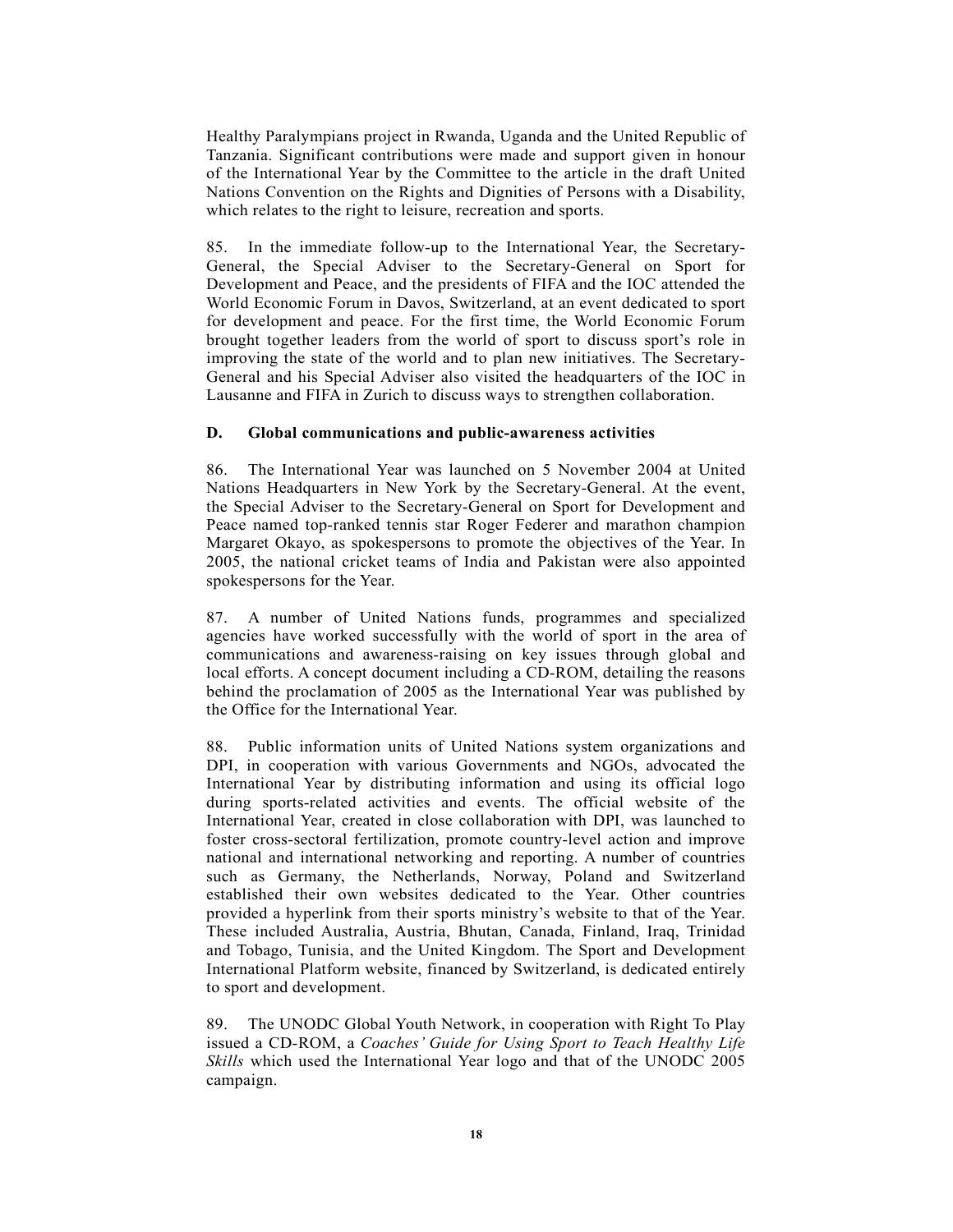90. A brief introductory video in English was produced by a private sponsor and translated into three languages: Arabic, French and Spanish. Furthermore, the British Broadcasting Corporation (BBC), the International Volleyball Federation and UNHCR produced videos to increase further media outreach for the International Year.

91. An unprecedented amount of media attention was accorded to the issue of sport and physical education during the International Year. Globally, all forms of media provided impulsion and awareness to activities and initiatives commemorating the Year. A number of media interviews were held throughout the Year with a particular focus on the Swiss media.

92. Marketing tools were provided by the Swiss Committee for the International Year, with financing by the Swiss Agency for Development and Cooperation, in the form of stickers, flags, wrist warmers, caps and cushions.

93. A major product of the International Year has been the promotion and distribution of the international Toolkit Sport for Development available in CD-ROM or online. The Toolkit was a national initiative of the Netherlands Government-supported international development and cooperation agency NCDO, the Netherlands Olympic Committee and Ministry of Health, Welfare and Sport. From mid-September to mid-October, the International Paralympic Committee and Magnum Photos provided use of photos for an exhibition at the Palais des Nations in Geneva.

# E. Research initiatives and publications

94. A number of research initiatives and publications were made during the International Year that have contributed to the consolidation of sport and physical education's role in education, health, development and peace, and that have enhanced understanding of the need for interdisciplinary research and information sharing to enable accountable monitoring and evaluation of projects to take place. Comprehensive reporting on sporting projects including the exchange of research results, approaches and experiences must continue.

95. Products from the United Kingdom included a paper published by UK Sport and the International Business Leaders Forum, Shared Goals: Sport and business in partnerships for development, aimed at encouraging the private sector to use sport in community projects for health and development; a paper that outlined how sport is now recognized as an important, powerful and under-exploited tool for development in post-conflict reconstruction; and a research tool, the Value of Sport Monitor. UK Sport and UNICEF have also commissioned the publication of a monitoring and evaluation manual for sport in development projects intended to contribute to increased organizational sustainability and programme effectiveness. The International Paralympic Committee, the United Nations and the International Council of Sport Science and Physical Education (ICSSPE) promoted research on a number of topics concerned with sport for people living with a disability and the Paralympic Movement. ICSSPE published the sixth volume of its book series, Perspectives, on the topic of Health Enhancing Physical Activity. It explains why physical activity is important for public health, what kind and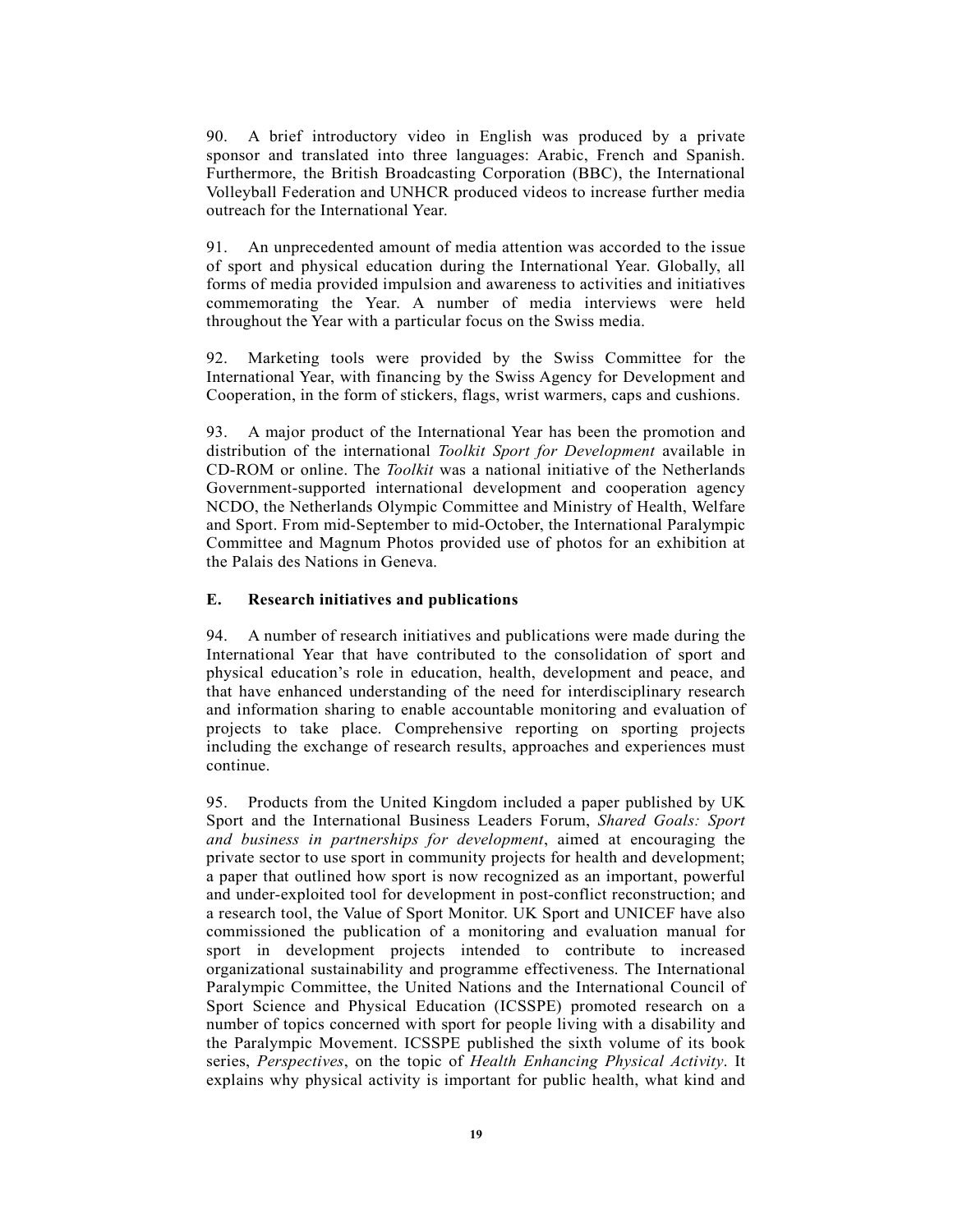how much physical activity provides health benefits, and how to change physical activity behaviour. The Swiss Agency for Development and Cooperation published a book, *Sport for Development and Peace*, providing an overview of the main themes, demonstrating opportunities and limitations, and outlining possibilities for future endeavours. ILO research has examined how youth leadership and skills development can be fostered through sports. ILO will publish a book on these findings entitled Beyond the Scoreboard in April 2006. The University of Basel, Switzerland, published International Comparison of Physical Education: Concepts, Problems, Prospects in recognition of the fact that in recent years, school physical education has been confronted with serious challenges in a large number of countries and regions.

## VI. Achievements

96. In accordance with Economic and Social Council resolution 1980/67, the International Year contributed to a better understanding of the value of sport and physical education for human development and a more systematic use of sport in development programmes. Evaluation of the Year shows that activities generated during 2005 are in many instances to be integrated into regular programmes. There has been awareness-raising about the benefits of sport and physical education in social and educational programmes, consciousness-raising campaigns and endeavours strengthened with concrete actions. Actors have been involved who had not participated prior to the Year.

97. The International Year provided a unique opportunity to use the convening power of sport to capture the attention of and mobilize individuals, organizations, communities and the public at large. It facilitated delivery of messages and programmes to a wide range of people at local, national, regional and global levels, drawing diverse groups together in a positive and supportive environment.

98. The perception of "sport" by the general public and at the Government level was expanded, emphasizing the notion of "sport for all". Programmes promoting sport for development and peace have gained greater attention and resources from Governments, civil society and private-sector partners globally.

99. The International Year illustrated the importance of sport and physical education for quality education and brought to light that physical education is continuously losing ground in formal education systems and that it is imperative that young people gain an appreciation of sport at school in order to ensure lifelong active and healthy living.

100. The private sector in the form of sports organizations, federations and providers of sporting goods has embraced the multi-stakeholder approach advocated during the International Year. Private-public partnerships have been established with United Nations agencies and increased information sharing has been enabled at all levels.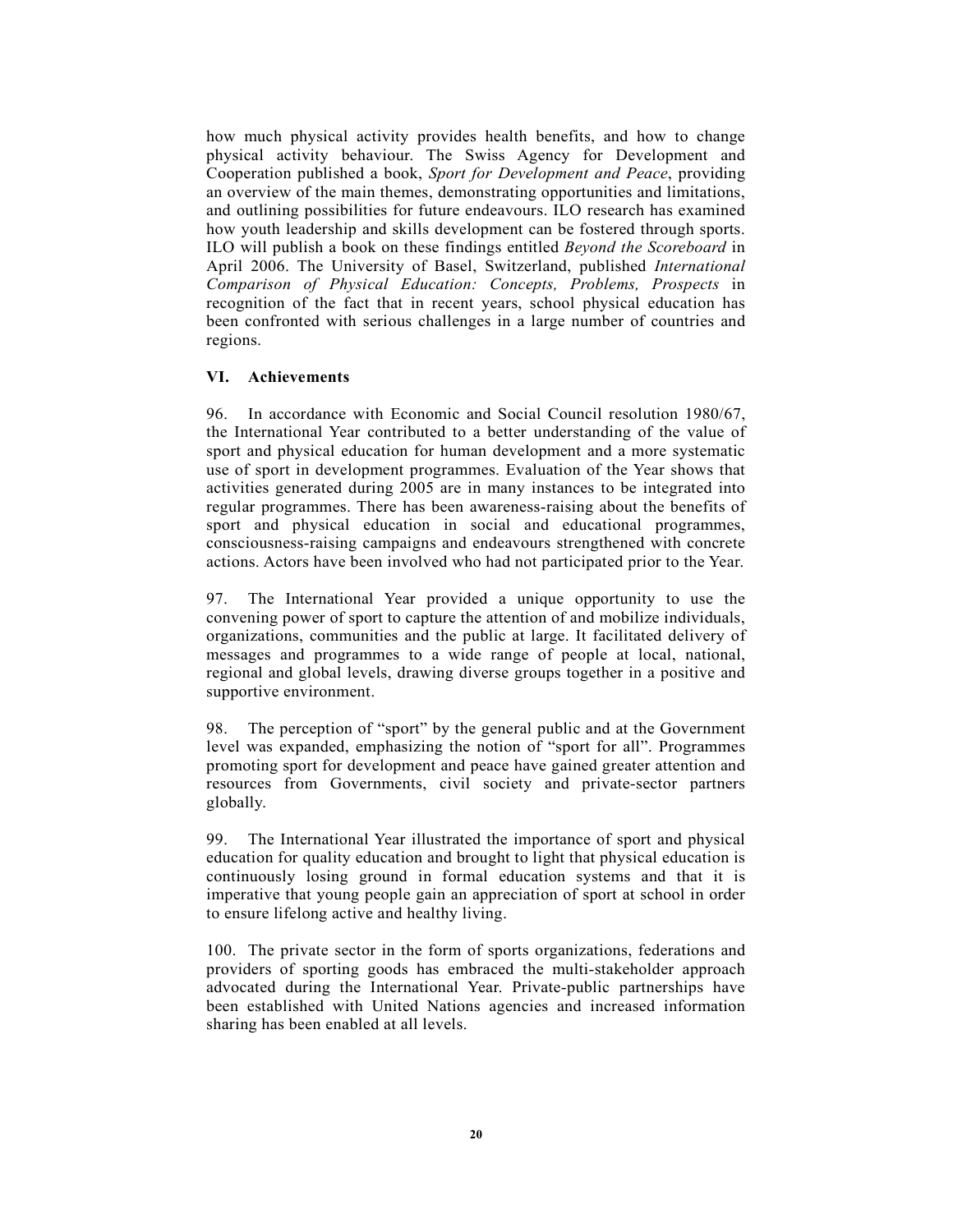#### VII. Conclusion

101. The International Year of Sport and Physical Education 2005 highlighted the significant role that sport can play in accelerating progress towards the achievement of the MDGs by 2015 and added strong impetus to efforts to mainstream sport into existing development and peace programmes.

102. Over 100 international and thousands of local projects were initiated during the International Year, concretely establishing sport and physical education as tools for education, health, development and peace. Sport was identified as: (a) being integral to quality education with mandatory physical education recognized in a number of countries as a universal pillar to foster education, health and personal development; (b) improving public health; (c) an important element for achieving sustainable development; and (d) contributing to lasting peace.

103. The dialogue about sport has been widened and the positive values of sport have been promoted. This momentum must be sustained and advocacy and social mobilization strengthened. Sport has demonstrated that, in conjunction with humanitarian and development activities, it can contribute to a powerful synergy to raise public awareness and mobilize support and resources.

104. The International Year has proved that coordinated and coherent approaches are necessary for using sport as a tool to address locally identified needs. The regular meetings of the Working Group on Sport for Development and Peace of the United Nations Communications Group are an essential forum to foster communication and cooperation among United Nations agencies and other partners. Member States are encouraged to participate in the Group of Friends of Sport for Development and Peace, to include sport actively in their international cooperation and development policies, and to work with the various United Nations specialized agencies. The Sport for Development and Peace International Working Group has provided a platform during the Year to enable Member States to coordinate objectives, ideas and events to further the objectives of sport for development and peace.

105. Close collaboration will be maintained with UNFIP to strengthen relations with the private sector and non-traditional partners and donors, to support policies and activities through field projects and partnership programmes. Continued collaboration is recommended between the United Nations and international-day organizers such as WHO and the World Heart Federation.

106. A long-term commitment and determination must be made to making sport in its broadest sense an essential component of the world's efforts to achieve the internationally agreed development goals, including the MDGs. Sport, with due attention to cultural and traditional dimensions, is resolved to be used to promote education, health, development and peace. In so doing, respect is upheld for the principles of human rights – especially youth and child rights – human diversity, gender equity, social inclusion and environmental sustainability.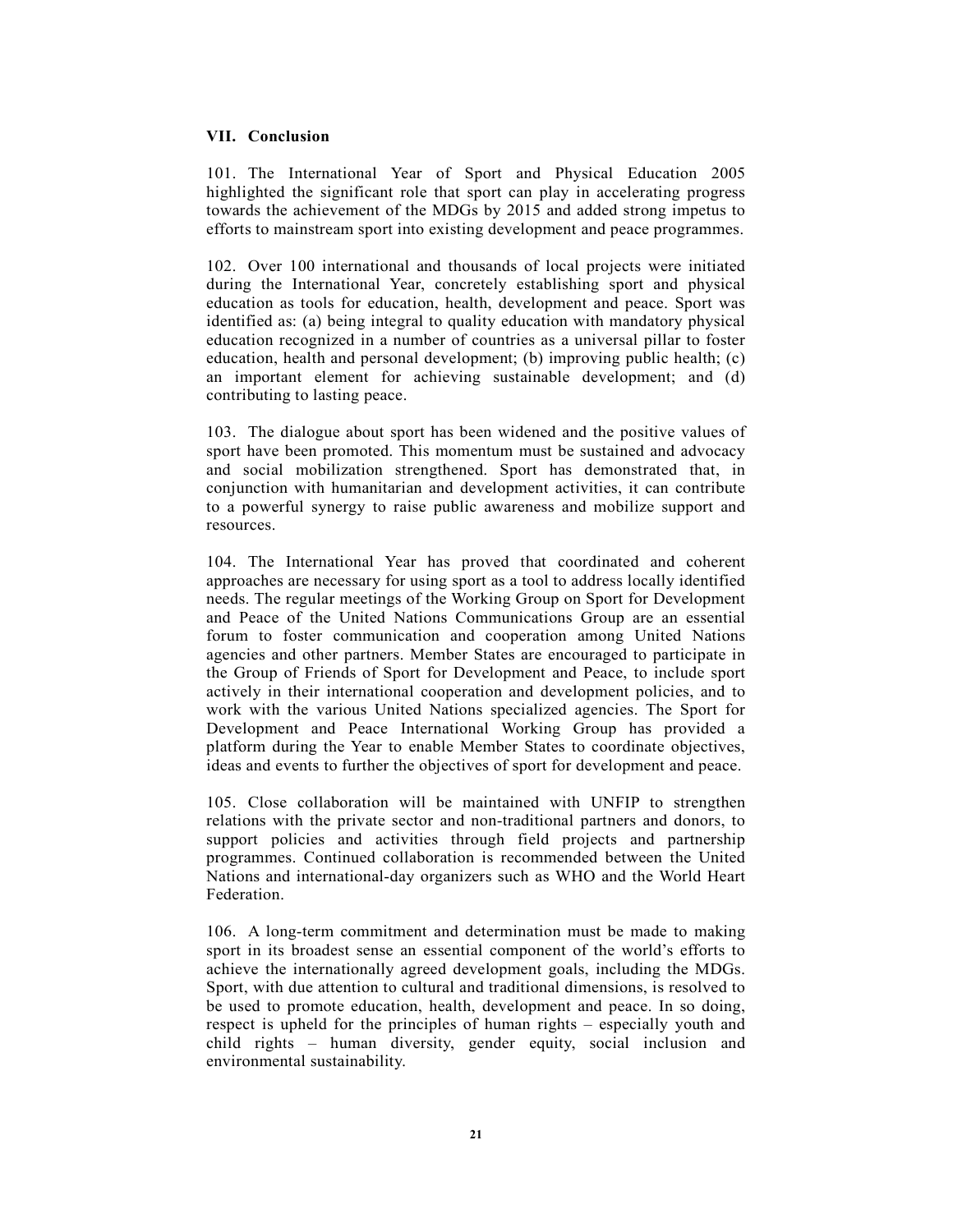107. The continued establishment and development of sports-related national focal points, committees, and other multi-stakeholder mechanisms at the national level to benefit development and peace in society through the use of sport are encouraged. National governments are encouraged to apply the principle of subsidiarity by delegating political decisions to the lowest possible level of decision-making. Capacity building and education programs to enhance awareness of good practices in the use of sport and physical education for education, health, development and peace must continue to be developed.

108. As the culminating event to the International Year of Sport and Physical Education 2005 and drawing together the results of the Year, the Magglingen Conference on Sport and Development presents a call to all stakeholders for the use of sport and physical education across the broad themes identified in General Assembly resolution 58/5. The various stakeholders are called upon to take the following actions to sustain the momentum created by the International Year: Sports organizations: to integrate and implement sustainable development principles into their policies, programs and projects; Athletes: to act as role models and actively use their influence and experience to advocate for development and peace; Multilateral organizations and the UN system: to take a lead role in policy dialogue on strategic and global levels; raise the awareness of international actors and other partners; strengthen networks and enhance coordination; and carry out and evaluate projects and programs; Bilateral development agencies: to integrate sport in development cooperation policies and programs; and implement and evaluate projects and programs; Governments across all sectors: to promote the ideal of sport for all; develop inclusive and coherent sports policies; involve all stakeholders in their coordination and implementation; strengthen and invest in sport and physical education in schools and educational systems; and integrate sport, physical activity and play in public health and other relevant policies; Armed forces: to use sport for promoting friendship and for building peace and security; NGOs: to realize projects that demonstrate the potential of sport for development and peace; transfer experience and knowledge; and engage other members of civil society; Private sector/sports industry: to take an active role in addressing social and environmental impacts in business operations and across supply chains; and support and invest in sport-based development activities; Research institutions: to develop collaborative research agendas including the documentation, analysis and validation of experiences; and development of monitoring and evaluation methods and instruments; Media: to adopt editorial strategies that ensure the coverage of social and political aspects of sport; train journalists; and raise awareness of the possibilities of sport for development and peace.

109. The International Year has seen many positive actions undertaken globally and all stakeholders are encouraged to continue the impetus and to engage in a dialogue on visions, goals and frames of action; and participate and invest in the consolidation and expansion of global partnerships for sport and development.

110. The commemoration of the Year has shown that the recommendations made in General Assembly resolution 60/9 of 17 January 2006 remain valid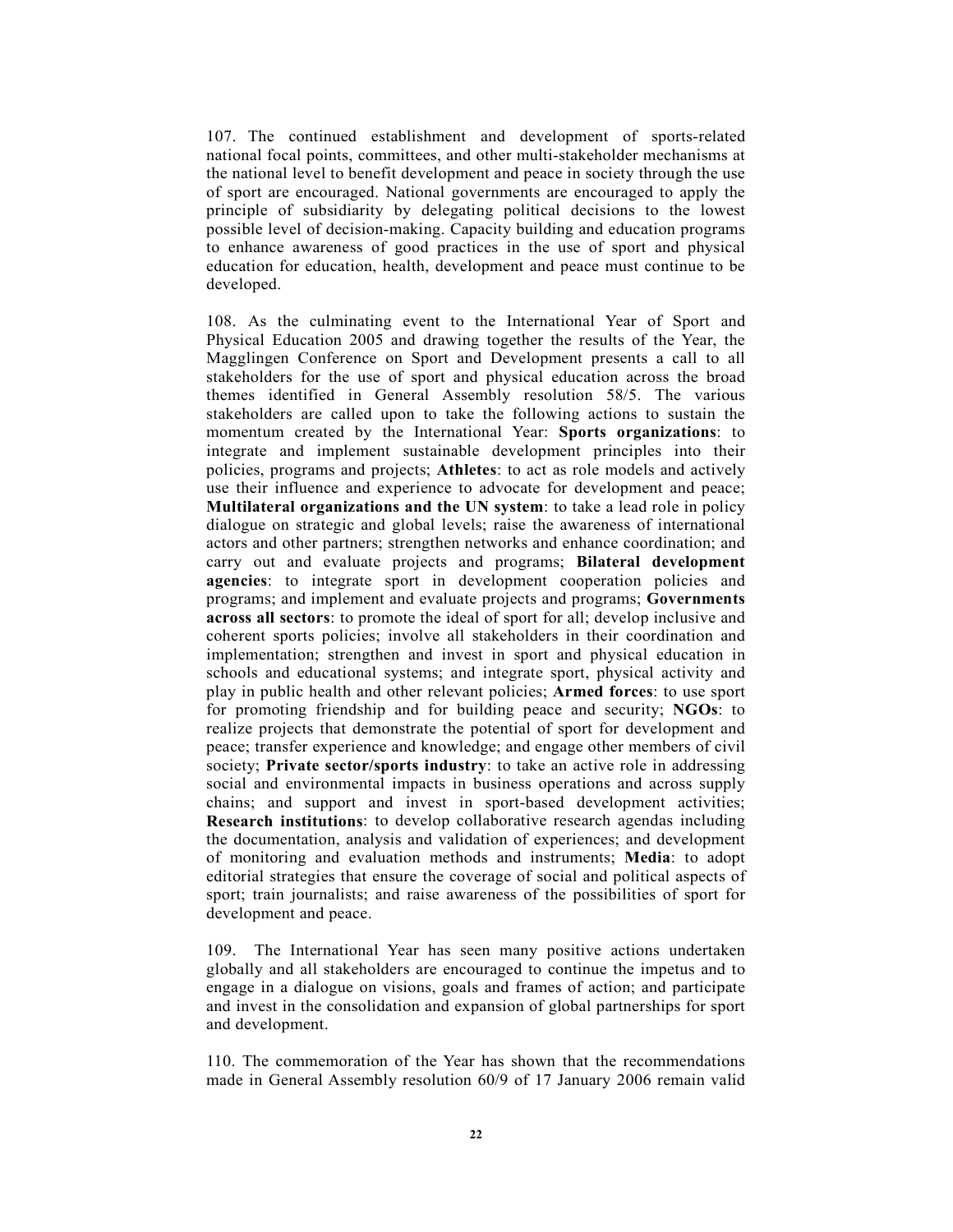and must continue to be followed. Member States are invited to provide voluntary contributions to ensure adequate execution of and follow-up to the activities being implemented by the Office of Sport for Development and Peace; and that Governments and international sports bodies assist developing countries, in particular the least developed countries and small island developing States, in their capacity-building efforts in sport and physical education, by providing financial, technical and logistic resources for the development of sports programmes.

111. Member States, the United Nations system, international sports bodies and sport-related organizations are invited to promote further sport and physical education, including assistance for the building and restoration of sports infrastructures, the implementation of partnership initiatives and development projects, as a contribution towards achieving the internationally agreed development goals, including those contained in the United Nations Millennium Declaration, and the broader aims of development and peace.

112. An action plan will be elaborated in 2006, as requested in General Assembly resolution 60/9, that will expand and strengthen preceding documents such as the report of the Inter-Agency Task Force on Sport for Development and Peace, the United Nations Communications Group business plan, conference outcome documents and research and initiatives undertaken globally by all stakeholders. This will be done on the basis of an assessment of progress achieved, steps taken and difficulties encountered in realizing the potential of sport as a tool for development and peace. The International Year has made it clearly apparent that a common vision and framework for action are necessary to achieve the goal of building a global multi-stakeholder partnership around sport and physical education for education, health, development and peace.